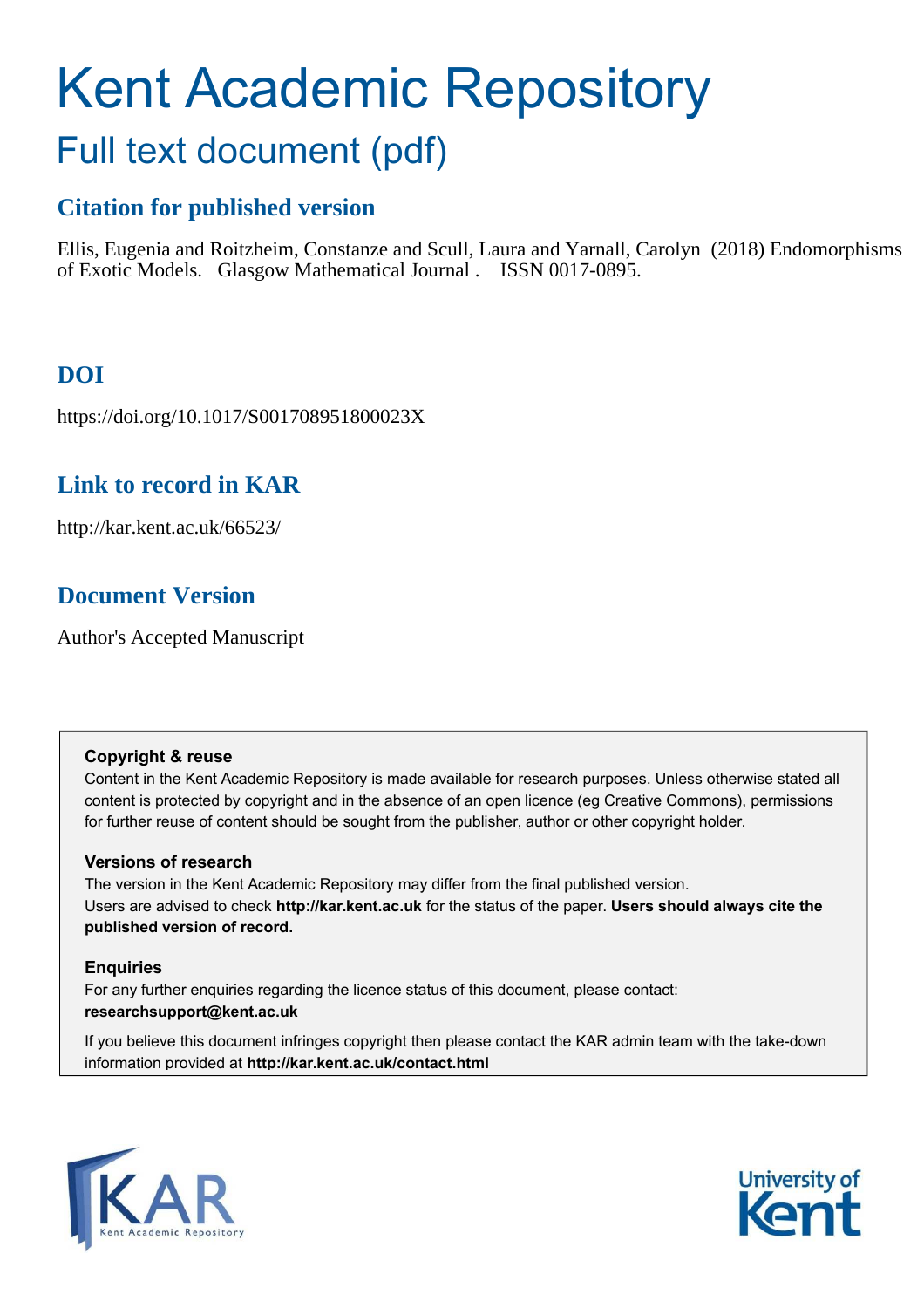## Endomorphisms of Exotic Models

Eugenia Ellis, Constanze Roitzheim, Laura Scull, Carolyn Yarnall

March 16, 2018

#### Abstract

We calculate the endomorphism dga of Franke's exotic algebraic model for the  $K$ -local stable homotopy category at odd primes. We unravel its original abstract structure to give explicit generators, differentials and products.

### Introduction

The stable homotopy category  $Ho(S)$  is a large and complex category. Thus it becomes natural to break it up. First we break it into its p-local parts  $Ho(\mathcal{S}_{(p)}),$ and then these are broken into smaller, atomic pieces. These pieces are described by the *chromatic localisations* Ho( $L_nS$ ),  $n \in \mathbb{N}$ . (Note that the prime  $p$  is traditionally absent from notation.) We can think of the stable homotopy category as a city with a tower block with infinitely many floors for each prime, the first n floors being described by  $Ho(L_nS)$  and the  $n^{th}$  floor of each tower block being described by  $Ho(L_{K(n)}\mathcal{S})$  where  $K(n)$  is the  $n^{th}$  Morava K-theory.





The "ground floor",  $Ho(L_{K(0)}S)$ , is given by rational homotopy theory; this is the same for all primes. The first and ground floor,  $Ho(L_1S)$ , are governed by  $p$ -local topological K-theory, which is related to vector bundles. The next level,  $Ho(L_2\mathcal{S})$ , is related to elliptic curves, but is already much more complicated to describe, while the higher levels are valuable for their structural contribution to the bigger picture rather than any individual computational merits.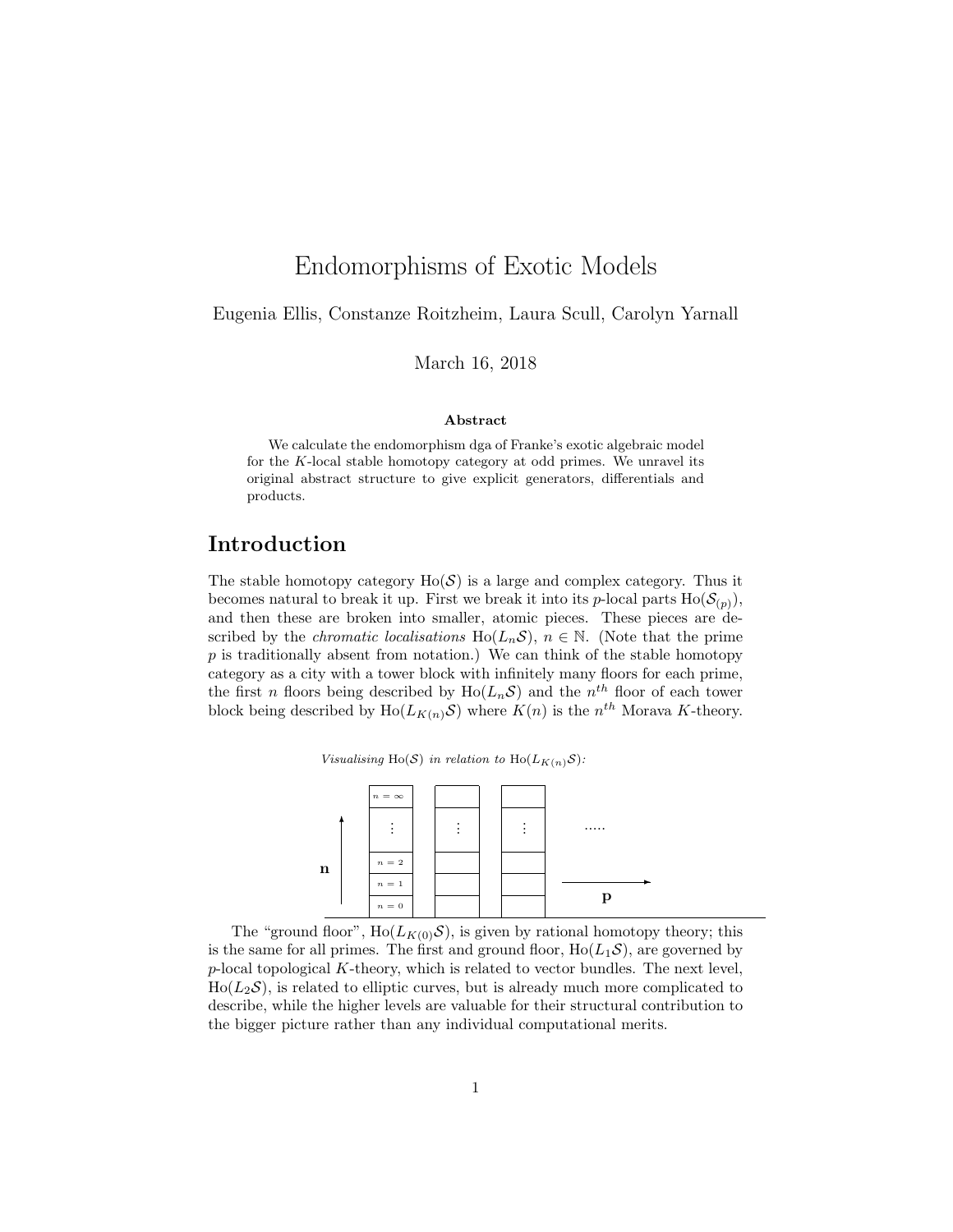Schwede showed in [21] that the triangulated structure of  $Ho(S)$  determines the entire higher homotopy information of spectra, that is, it determines the underlying model category up to suitable equivalence. In other words, the stable homotopy category is *rigid*. This is particularly interesting because examples of rigidity are usually hard to find. A natural question to follow is whether the atomic building blocks  $Ho(L_nS)$  are also rigid. Franke showed in [11] that for  $n = 1$  and  $p \geq 5$  this is false and  $\text{Ho}(L_n\mathcal{S})$  are not rigid by constructing an algebraic counterexample. Note that the Franke's result in [11] is formulated for  $n^2 + n < 2p - 2$ . This version contains a gap which is pointed out in [15], and partially filled in [16].

The second author showed in [18] that in contrast, in the case of  $n = 1$  and  $p = 2$ , the K-local stable homotopy category Ho( $L_1S$ ) is rigid. To this day it is rather mysterious why counterexamples exist for  $p \geq 5$  but not for  $p = 2$ , and what the situation is like outside of the range covered by Franke and Roitzheim. For  $p = 3$  there is an equivalence but it seems from [16] that is unknown whether the equivalence is triangulated.

Franke's model is *algebraic*, which means that it is model enriched over the model category of chain complexes. Therefore it makes sense to direct the study of exotic models to algebraic models. For example, is Franke's model the only algebraic model for Ho( $L_1S$ )? Or are all exotic models for Ho( $L_1S$ ) algebraic?

By Morita theory, algebraic model categories which have a single compact generator are determined by an endomorphism dga with homology and Massey products. To get a grip on those uniqueness questions we have to understand the endomorphism dgas: if there was a unique endomorphism dga, then there would also be a unique algebraic model. This has partially been answered in [20] but it does not seem feasible to approach this by hand due to the rapidly increasing complexity of the computations.

Thus, in order to work towards a greater understanding of algebraic models, their uniqueness, and ultimately the stable homotopy category, we are going to look at the endomorphism dga of Franke's exotic models. This construction used many abstract ingredients such as injective resolutions of  $E(1)_*E(1)$ -comodules, Adams operations, quasi-periodicity and  $v_1$ -self maps. The goal of this paper is to carefully unravel these abstractions in order to arrive at the  $\mathbb{Z}_p$ -module structure of the dga in question. We hope that going through and turning the abstract machinery into concrete numbers will contribute to the greater picture by allowing for direct calculations in the future.

This paper is organised as follows. In Section 1 we recall some background on endomorphism dgas and the context that we are using them in. In Section 2 we give a summary of the construction and properties of Franke's exotic model for  $\text{Ho}(L_1\mathcal{S})$ . In Section 3 we perform first steps to simplify the endomorphism dga of a compact generator of Franke's model, showing that some pieces are trivial. In Section 4 we show how the endomorphism dga can be expressed explicitly in terms of sequences with coefficients in  $\mathbb{Z}_p$ , using work of [7]. In Sections 5 and 6 we use the sequence representation to do an explicit calculation of the homology of the endomorphism dga, verifying that it gives the expected result.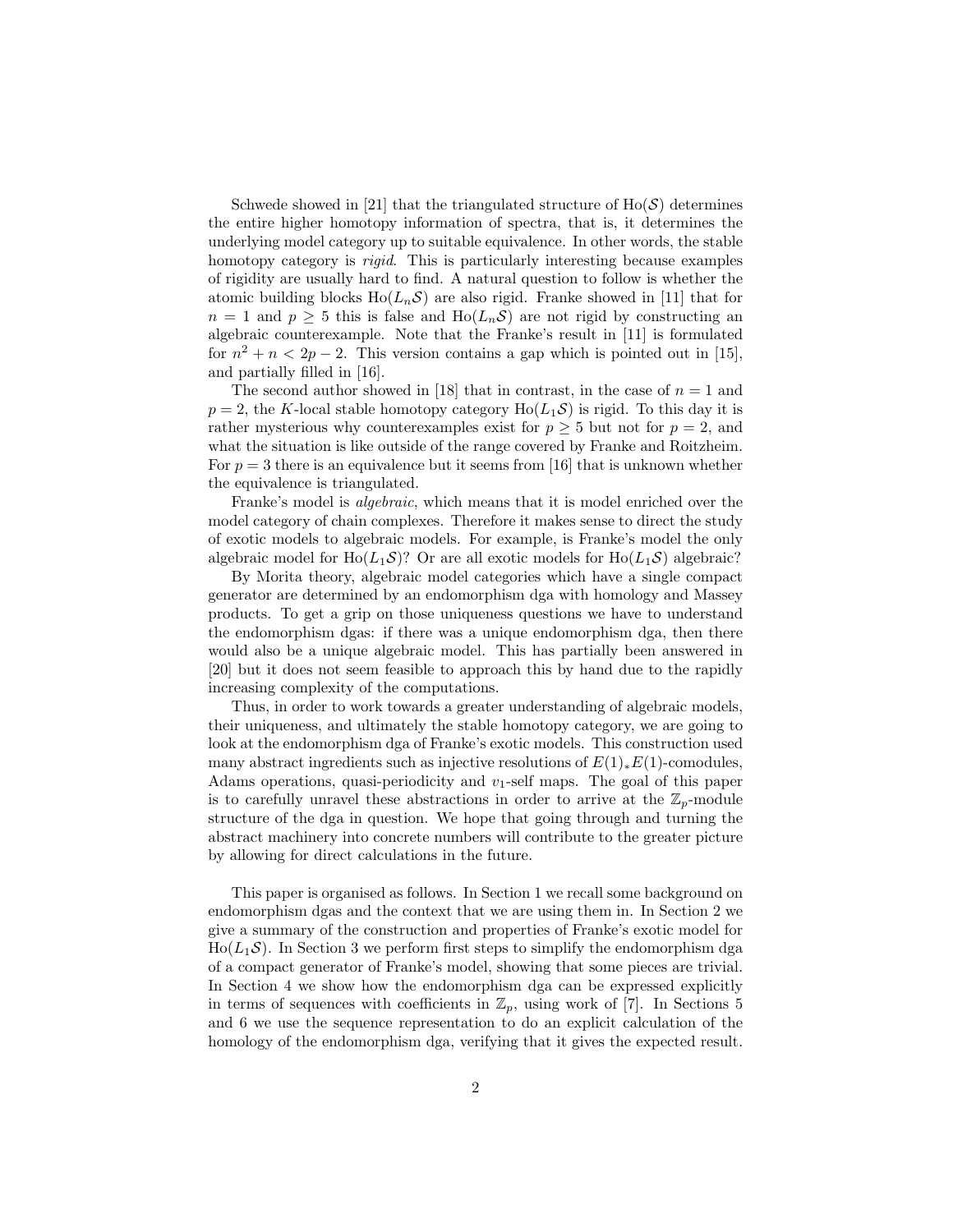We conclude in Section 7 by verifying that the product and Massey products also give the expected result.

The authors thank the organizers of the WIT II conference, the Banff International Research Station for hosting us, and the AWM for providing travel support. The first author is grateful to the Universidad de la República - CSIC for its support and for travel funds. The second author would like to thank the University of Kent Faculty of Sciences Research Fund as well as SMSAS for travel funds, and would furthermore like to thank Andrew Baker, David Barnes and Sarah Whitehouse for interesting discussions.

### 1 Algebraic Models

The basic goal is to study the K-local stable homotopy category at an odd prime p. We assume that the reader is familiar with basic notions regarding stable model categories and Bousfield localisation, see e.g. [4]. For background on  $K$ -theory and related topics, see [6]. Recall that  $K$ -theory splits into

$$
K = \bigvee_{i=0}^{p-2} \Sigma^{2i} E(1)
$$

where  $E(1)$  is the Adams summand with  $E(1)_* = \mathbb{Z}_{(p)}[v_1, v_1^{-1}], |v_1| = 2p - 2$ . Thus,  $L_{K(p)} = L_{E(1)}$ , which is commonly denoted by  $L_1$ .

To study the  $K_{(p)}$ -local stable homotopy category  $Ho(L_1 \mathcal{S})$ , we will study the existence of *algebraic model categories*: a stable  $Ch(\mathbb{Z})$ -model category  $\mathcal C$  in the sense of [8, Appendix A], such that there is an equivalence of triangulated categories

$$
\Phi: \text{Ho}(L_1\mathcal{S}) \longrightarrow \text{Ho}(\mathcal{C}).
$$

If  $\mathcal C$  is an arbitrary stable model category, it can be very hard to understand it, or to compare  $L_1S$  with C. The following result [22, Theorem 3.1.1] gives a more concrete way to approach C. Recall that an object  $X \in Ho(\mathcal{C})$  is *compact* if the functor  $Ho(C)(X, -)$  commutes with arbitrary coproducts. X is a *generator* if the full subcategory of  $Ho(\mathcal{C})$  containing X which is closed under coproducts and exact triangles is again  $Ho(\mathcal{C})$  itself. Then we have the following result.

Theorem 1. *[Schwede-Shipley] Let* C *be a simplicial proper, stable model category with a compact generator* X*. Then there exists a chain of simplicial Quillen equivalences between* C *and module spectra over the endomorphism ring spectrum of* X*,*

$$
C \simeq \text{mod-}\operatorname{End}(X).
$$

Note that the assumption that  $\mathcal C$  is simplicial is not a significant restriction, see e.g. [9].

The category  $Ho(L_1\mathcal{S})$  possesses the sphere  $L_1S^0$  as a compact generator. Thus if  $\Phi : Ho(L_1\mathcal{S}) \longrightarrow Ho(\mathcal{C})$  is a triangulated equivalence as above, we can use (a fibrant and cofibrant replacement of)  $X = \Phi(L_1S^0)$  as a compact generator for  $Ho(\mathcal{C})$ .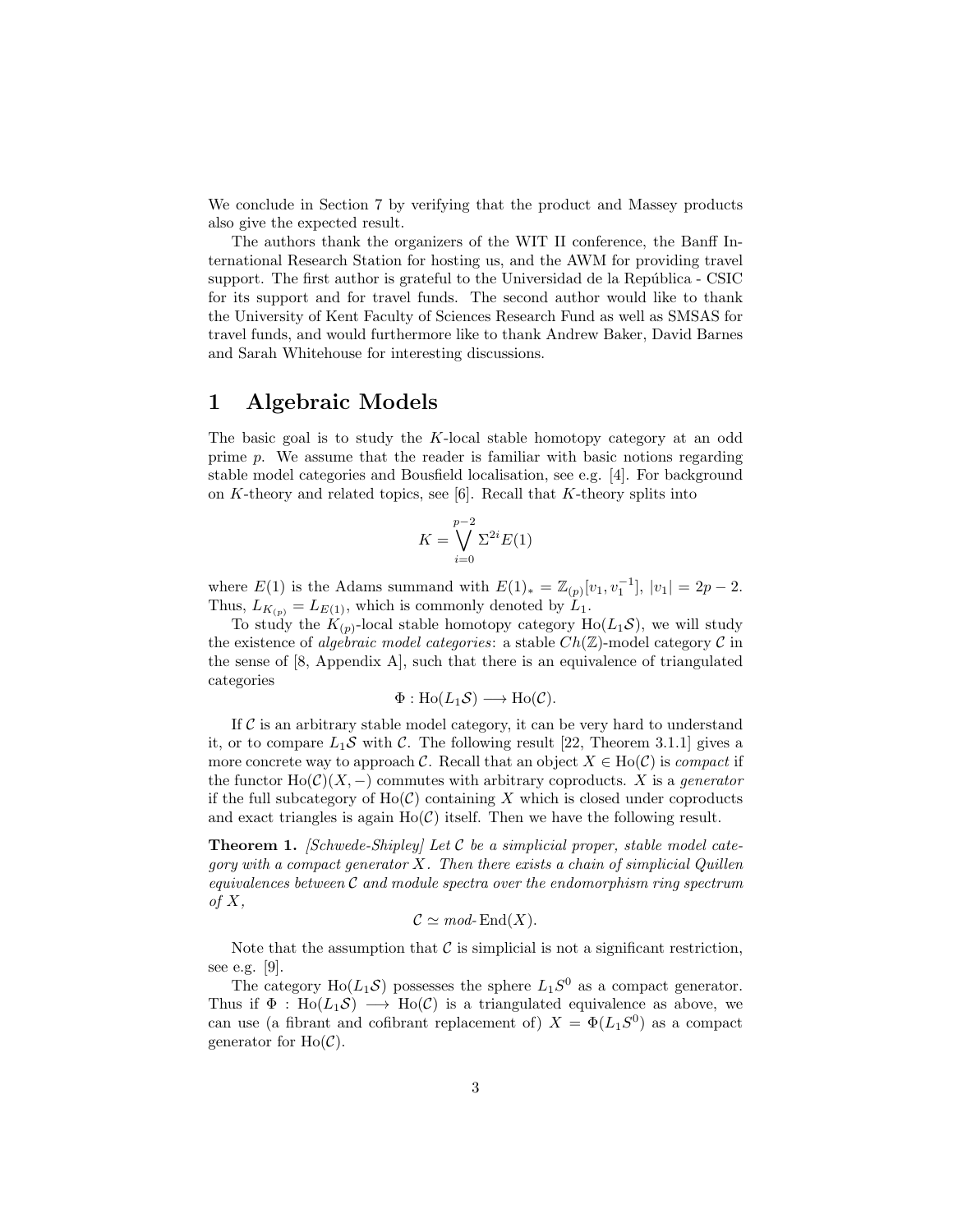From Theorem 1, we know that the endomorphism ring spectrum  $\text{End}(X)$ satisfies

$$
\pi_*(\mathrm{End}(X)) \cong \mathrm{Ho}(\mathcal{C})(X,X)_*.
$$

Combining this with our triangulated equivalence, we have

$$
\pi_*(\mathrm{End}(X)) \cong \mathrm{Ho}(\mathcal{C})(X,X)_* \cong \pi_*(L_1S^0).
$$

Now if we additionally assume that  $\mathcal C$  is an algebraic category, [10, Proposition 6.3] gives us the following about the endormorphism spectrum:

Theorem 2. *Let* C *be an algebraic model category with a fibrant and cofibrant compact generator* X*. Then the endomorphism ring spectrum* End(X) *is weakly equivalent to the generalised Eilenberg-Mac Lane spectrum of the endomorphism*  $dqa \mathcal{C}(X, X)$ .

Moreover, for  $X \cong \Phi(L_1S^0)$ , the endomorphism dga  $\mathcal{C}(X,X)$  satisfies ([20, Lemma 2.1]):

- $H_*(\mathcal{C}(X,X)) = Ho(\mathcal{C})(X,X)_* = \pi_*(L_1S^0).$
- Under the above, the Massey products of  $H_*(\mathcal{C}(X,X))$  coincide with the Toda brackets of  $\pi_*(L_1S^0)$ .

Thus we see that in order to understand algebraic models C for  $L_1S$  it is vital to understand the endomorphism dga of a compact generator. In the next section, we will describe a specific algebraic model  $\mathcal C$  that will be the focus of this paper, and also take a closer look at its compact generator.

#### 2 Franke's model and its compact generator

In this section we are going to give a brief description of the particular algebraic model for  $Ho(L_1\mathcal{S})$  that we will be looking at in detail in the subsequent sections. This was developed by Franke [11]; further details are available in [19] (and [16] for the triangulated structure). In what follows, we will use notation consistent with [19].

To begin, we consider the category  $\mathcal{B}$ , an abelian category which is equivalent to  $E(1)_*E(1)$ -comodules that are concentrated in degrees 0 mod  $2p-2$ . (Note that in [6], Bousfield denotes this category by  $\mathcal{B}(p)_*$ .) We can think of  $E(1)_*E(1)$ -comodules as modules over  $E(1)_*$  with an action of the Adams operations. Furthermore, the category  $\beta$  is equipped with self-equivalences

$$
T^{j(p-1)}:\mathcal{B}\longrightarrow\mathcal{B}\ \ (j\in\mathbb{Z})
$$

each of which is the identity on the underlying  $E(1)_*$ -modules but changes the Adams operation  $\Psi^k$  by a factor of  $k^{j(p-1)}$ .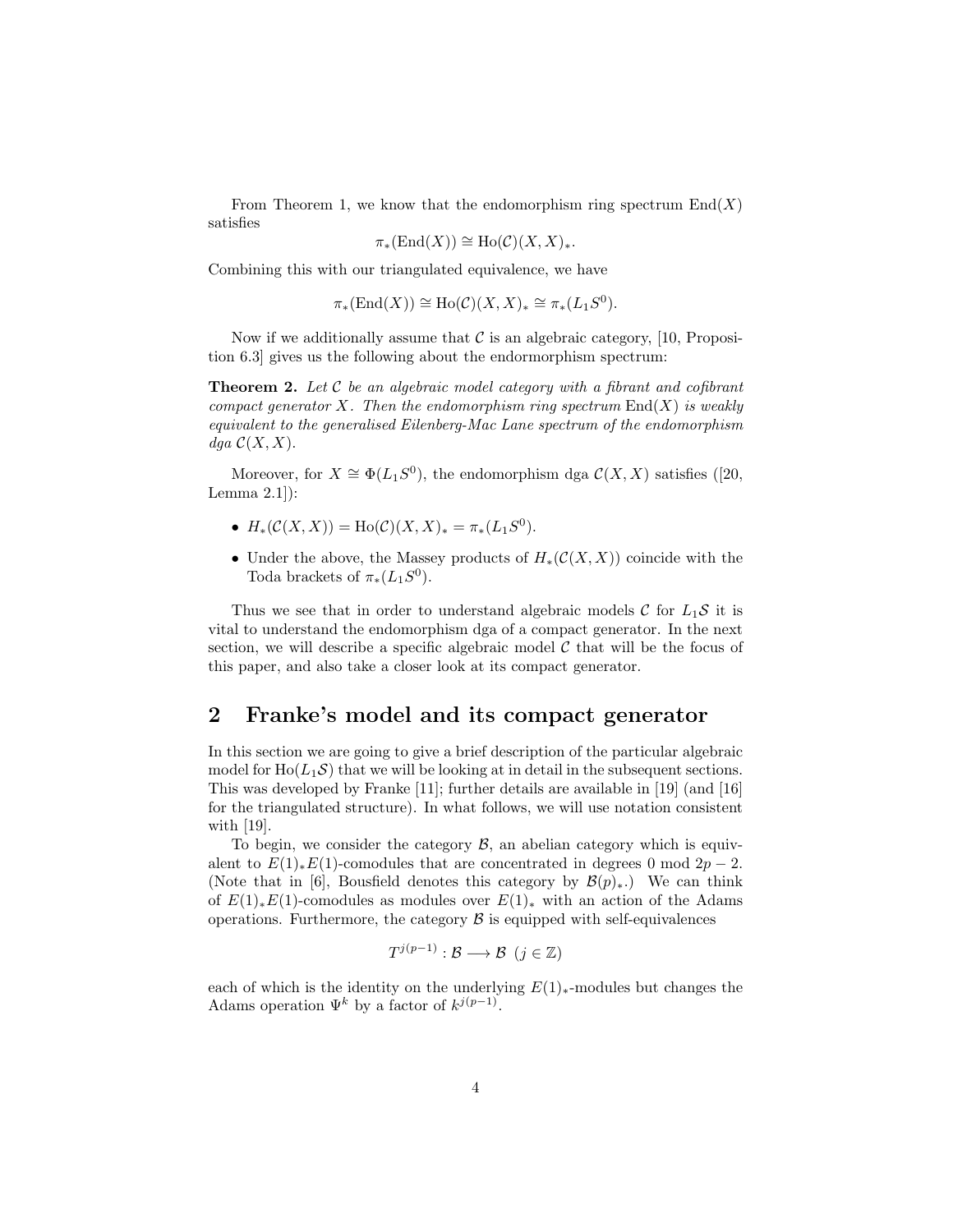Now we consider *twisted chain complexes*  $\mathcal{C}^{2p-2}(\mathcal{B})$  on **B**. An object of  $C^{2p-2}(\mathcal{B})$  is a cochain complex  $C^*$  with  $C^i \in \mathcal{B}$  together with an isomorphism

$$
\alpha_C: T^{(p-1)}(C^*) \longrightarrow C^*[2p-2] = C^{*+2p-2}.
$$

Morphisms in this category are cochain maps  $f: C^* \longrightarrow D^*$  which are compatible with those isomorphisms, i.e. for which there is a commutative diagram

$$
T^{(p-1)}(C^*) \xrightarrow{\alpha_C} C^*[2p-2]
$$

$$
T^{(p-1)}(f) \downarrow \qquad \qquad \downarrow
$$

$$
T^{(p-1)}(D^*) \xrightarrow{\alpha_D} D^*[2p-2].
$$

We can define a model structure on  $\mathcal{C}^{2p-2}(\mathcal{B})$  as follows.

**Proposition 3** (Franke). *There is a model structure on*  $C^{2p-2}(\mathcal{B})$  *such that* 

- *weak equivalences are the quasi-isomorphisms*
- *cofibrations are the monomorphisms*
- *fibrations are the degreewise split epimorphisms with strictly injective kernel.*

Here, an object  $C^*$  is said to be strictly injective if it is levelwise injective and for each acyclic complex  $D^*$ , the mapping chain complex  $\text{Hom}_{\mathcal{C}^{2p-2}(\mathcal{B})}(D^*, C^*)^*$ is again acyclic.

Note that the above model structure is a variant of the standard injective model structure on chain complexes. There is no projective-type model structure on  $\mathcal{C}^{2p-2}(\mathcal{B})$ , as  $\mathcal B$  has enough injectives but not enough projectives.

Now let  $\mathcal{D}^{2p-2}(\mathcal{B})$  be the homotopy category of a model category of  $\mathcal{C}^{2p-2}(\mathcal{B})$ . This is the exotic algebraic model we are interested in:

**Theorem 4** (Franke). For  $p \geq 5$  there is an equivalence of triangulated cate*gories*

$$
\mathcal{R}: \mathcal{D}^{2p-2}(\mathcal{B}) \longrightarrow \text{Ho}(L_1\mathcal{S})
$$

*which satisfies*

$$
\bigoplus_{i=0}^{2p-3} H^i(C)[-i] \cong E(1)_*(\mathcal{R}(C)).
$$

Concerning the equivalence  $\mathcal{R}: \mathcal{D}^{2p-2}(\mathcal{B}) \longrightarrow \text{Ho}(L_1\mathcal{S})$ , the notation  $\mathcal{R}$ stands for *reconstruction functor*. Usually one would expect an equivalence between two categories such as the above to have the category of topological origin as its source and the algebraic category as its target. But in this unusual case, the equivalence *reconstructs* a topological object from an algebraic one.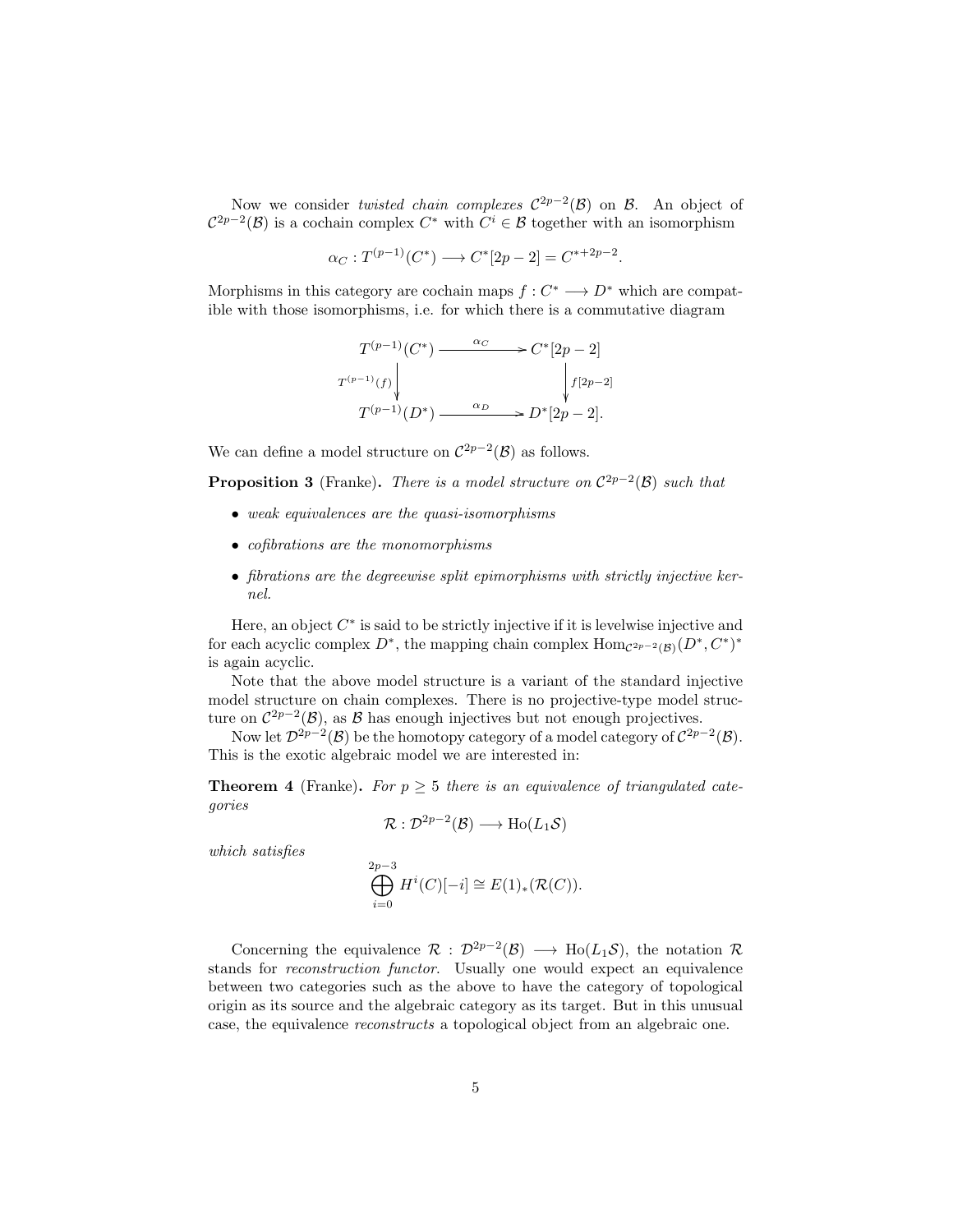This reconstruction can be described as follows. To build a spectrum  $X$  from a chain complex  $C^*$ , one first considers the boundaries  $B^i$  of  $C^*(1 \leq i \leq 2p-2)$ and the quotients  $G^i$  of  $C^*$  by its boundaries. Then, one assigns spectra  $X_{\beta_i}$ and  $X_{\gamma_i}$  to the  $B^i$  and  $G^i$  respectively, so that

$$
G^{i}(X) = E(1)_{*}(X_{\gamma_{i}})[-i]
$$
 and  $B^{i}(X) = E(1)_{*}(X_{\beta_{i}})[-i].$ 

These spectra are now arranged in a crown-shaped diagram



Then the reconstruction spectrum  $X = \mathcal{R}(C^*)$  is defined to be the homotopy colimit of the above diagram. Proving that this defines an equivalence of categories as stated in Theorem 4 is a lengthy progress involving various Adams spectral sequences and diagram chases. Once it is completed, however, it is not too hard to read off the following:

**Lemma 5.** *The cochain complex*  $A^* := \mathcal{R}^{-1}(L_1S^0)$  *is*  $A^i = T^{k(p-1)}(E(1)_*)$  *in degrees*  $i = k(2p - 2)$ ,  $k \in \mathbb{Z}$  *and* 0 *in all other degrees.* 

 $\Box$ 

3 The endomorphism dga

Recall from Section 1 that in order to understand an algebraic model, we want to study the endomorphism dga of a compact generator. We know that the cochain complex of Lemma 5

|  | $A^* = \cdots \longrightarrow 0 \longrightarrow T^{-(p-1)}E(1)_* \longrightarrow 0 \longrightarrow \cdots$ |  |
|--|------------------------------------------------------------------------------------------------------------|--|
|  | $\cdots \longrightarrow 0 \longrightarrow E(1)_* \longrightarrow 0 \longrightarrow \cdots$                 |  |
|  | $\cdots \longrightarrow 0 \longrightarrow T^{(p-1)}E(1)_* \longrightarrow 0 \longrightarrow \cdots$        |  |

is a compact generator for  $\mathcal{D}^{2p-2}(\mathcal{B})$ . Hence, to understand Franke's model we need to study the endomorphism dga  $C^*$  of  $A^*$ , i.e.

$$
C^* := \operatorname{Hom}_{\mathcal{C}^{2p-2}(\mathcal{B})}(A^*, A^*).
$$

Note that our endomorphism dga is cohomologically graded. By construction,

$$
H^{t-s}(C^*) = \text{Ext}^{s,t}_\mathcal{B}(E(1)_*, E(1)_*)
$$

which is the  $E^2$ -term of the  $E(1)_*$ -based Adams spectral sequence for  $\pi_*(L_1S^0)$ . Examining the degrees shows that this spectral collapses, giving an isomorphism  $H^n(C^*) = \pi_n(L_1S^0).$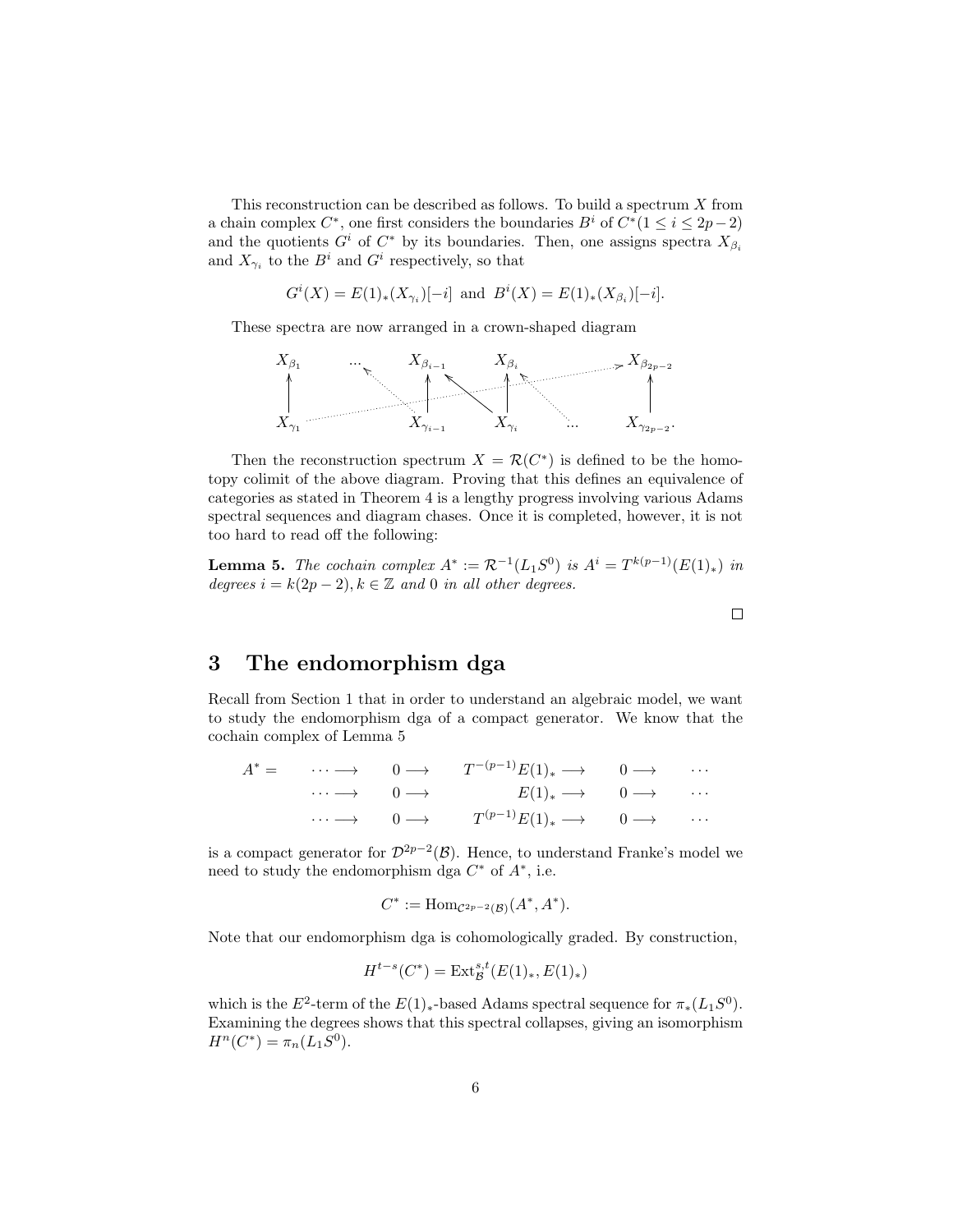We intend to unravel what  $C^*$  looks like as  $\mathbb{Z}_{(p)}$ -module and obtain a concrete description of this chain complex. We begin by considering the general form of any mapping chain complex  $\text{Hom}_{\mathcal{C}^{2p-2}(\mathcal{B})}(X^*,Y^*)$  for arbitrary  $X^*,Y^* \in$  $\mathcal{C}^{2p-2}(\mathcal{B})$ . This satisfies

$$
H^*(\mathrm{Hom}_{\mathcal{C}^{2p-2}(\mathcal{B})})(X^*,Y^*)=\mathcal{D}^{2p-2}(\mathcal{B})(X^*,Y^*).
$$

When  $X^*$  and  $Y^*$  are concentrated in one degree up to periodicity, i.e.

$$
X^* = \prod_{k \in \mathbb{Z}} T^{k(p-1)} X[-k(2p-2)] \text{ and } Y^* = \prod_{k \in \mathbb{Z}} T^{k(p-1)} Y[-k(2p-2)]
$$

for some  $X, Y \in \mathcal{B}$ , we have

$$
H^{n-i}(\mathrm{Hom}_{\mathcal{C}^{2p-2}(\mathcal{B})}(X^*,Y^*)) = \prod_i \mathrm{Ext}^{i,n}_{\mathcal{B}}(X,Y).
$$

We examine what such a morphism in  $\mathcal{C}^{2p-2}(\mathcal{B})$  looks like when  $X^*$  is cofibrant and  $Y^*$  is fibrant. We will see that all morphisms  $f^* : X^* \longrightarrow Y^{*+s}$  are not only determined by the first  $f^0, ..., f^{2p-3} \in \mathcal{B}$  but also solely by the low-degree terms of  $X^*$  and  $Y^*$ .

Firstly, by definition of the category  $\mathcal{C}^{2p-2}(\mathcal{B})$  in Section 2, a morphism satisfies

$$
f^{*+2p-2} \cong T^{p-1}(f^*).
$$

This means that for example a map  $f^* : X^* \longrightarrow Y^*$  of degree 0 is defined by morphisms  $f^i: X^i \to Y^i$  in  $\mathcal{B}$  for  $0 \leq i \leq 2p-3$ , and similarly, a map  $f^*$  of degree  $n \in \mathbb{Z}$  is determined by  $f^i: X^i \longrightarrow Y^{i+n}$  for  $0 \leq i \leq 2p-3$ .

However, we also claim that a morphism of degree  $n = (2p - 2)r + s, 0 \le$  $s \leq 2p-3$  is in fact already defined by a morphism of degree s in B between the lower degrees of  $X^*$  and  $Y^*$ , i.e. the low-degree morphisms define the entire mapping chain complex.

To see this, consider a morphism of degree  $2p - 2$ , determined by

$$
f^{0}: \t X^{0} \to Y^{2p-2} \cong T^{p-1}(Y^{0})
$$
  

$$
f^{1}: \t X^{1} \to Y^{2p-1} \cong T^{p-1}(Y^{1})
$$
  

$$
\vdots \t \vdots
$$
  

$$
f^{2p-3}: \t X^{2p-3} \to Y^{4p-5} \cong T^{p-1}(Y^{2p-3}).
$$

Consider the map  $f^0$  in  $\mathcal{B}$ . Recall that objects in  $\mathcal{B}$  are themselves graded, and denote this internal degree by a subscript. Therefore, by definition of  $T^{p-1}$ ,

$$
f^{0} = f_{*}^{0} : X_{*}^{0} \longrightarrow Y_{*}^{2p-2} \cong T^{p-1}(Y^{0})_{*} \cong Y_{2p-2}^{0}.
$$

Any morphism in  $\beta$ 

$$
F_*:M_*\longrightarrow N_*
$$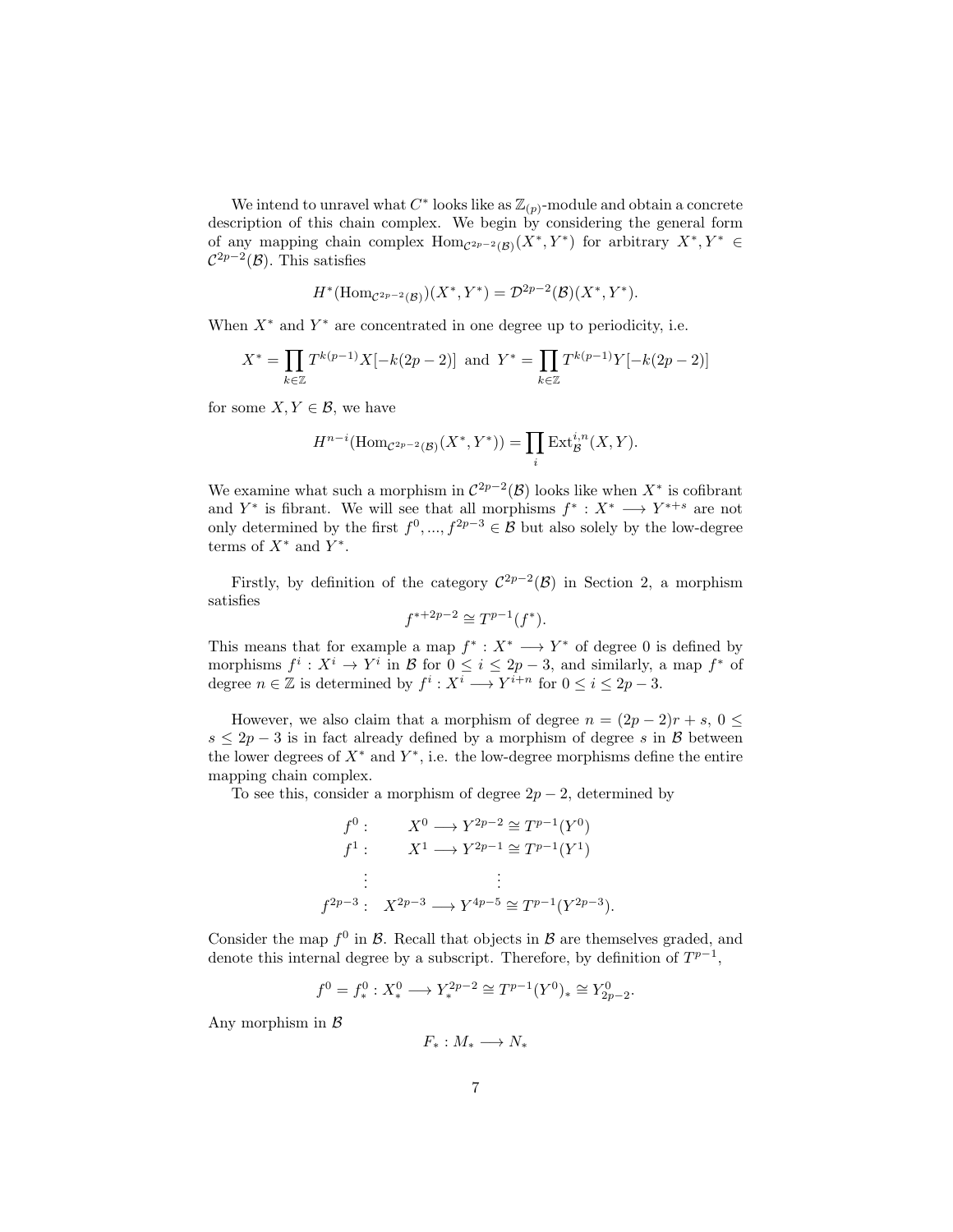is given by a  $\mathbb{Z}_{(p)}$ -module map satisfying  $F \circ \Psi^k = \Psi^k \circ F$  for the Adams operation  $\Psi^k$ ,  $k \in \mathbb{Z}_{(p)}$ . Thus, a morphism

$$
F: M_* \longrightarrow T^{p-1}(N)_* = N_{*+2p-2}
$$

is a  $\mathbb{Z}_{(p)}$ -module map

$$
F: M_* \longrightarrow N_{*+2p-2}
$$

satisfying  $F(\Psi^k x) = k^p F(X)$ . Now we also have [6, Section 4.2],

$$
\Psi^k(v_1 \cdot y) = k^{p-1}v_1 \cdot \Psi^k(y) = k^p v_1 y,
$$

which means that  $F$  factors as

$$
M_* \xrightarrow{G} N_* \xrightarrow{\cdot v_1} N_{*+2p-2}
$$

where G is a map in B of degree 0, and multiplication by  $v_1$  is an isomorphism.

Returning to our map of chain complexes

$$
f^0: X^0 \longrightarrow Y^{2p-2},
$$

we see that  $f^0$  can be factored as  $f^0 = v_1 \cdot g_0$ , where  $g_0: X^0 \longrightarrow Y^0$  is a morphism in  $\beta$ . Similarly, any map

$$
f^*: X^* \longrightarrow Y^* \in \mathcal{C}^{2p-2}(\mathcal{B})
$$

of degree  $n = (2p - 2)r + s$ ,  $0 \le s \le 2p - 3$  is determined by a map of degree s. Thus,

Hom<sub>C<sup>2p-2</sup>(B)</sub>
$$
(X^*, Y^*)^* = \prod_{n \in \mathbb{Z}} \text{Hom}_{\mathcal{B}}(X^*, Y^{*+n}) = \prod_{0 \le i, s \le 2p-3} \text{Hom}_{\mathcal{B}}(X^i, Y^{i+s}).
$$

Note that we have not yet considered the internal grading. The object

$$
\mathrm{Hom}_{\mathcal{B}}(X^i,Y^{i+s})
$$

is a graded  $E(1)$ <sub>\*</sub>-module, with the grading coming from the internal grading in  $\mathcal{B}$  on  $X^i = X^i_*$  and  $Y^{i+s} = Y^{i+s}_*$ . We say that an element in  $\text{Hom}_{\mathcal{B}}(X^i, Y^{i+s})$ has degree  $t$  if it raises the internal degree by  $t$ . As we will consider each degree separately, we use  $\text{Hom}_{\mathcal{B}}(X_*^i, Y_{*+t}^{i+s})$  to denote those morphisms in  $\mathcal{B}$  that raise degree by t. So in our notation, this is only a  $\mathbb{Z}_{(p)}$ -module and *not* an  $E(1)_*$ module. In particular,  $\text{Hom}_{\mathcal{B}}(X_*^i, Y_{*+t}^{i+s})$  is *not* a graded object.

Taking this internal degree into account, we define  $\text{Hom}_{\mathcal{C}^{2p-2}(\mathcal{B})}(X^*,Y^*)^*$  to be the chain complex defined in degree  $n$  by

Hom<sub>C<sup>2p-2</sup>(B)</sub>
$$
(X^*, Y^*)^n = \prod_{\substack{n=t-s,\\0 \le i,s \le 2p-3}} \text{Hom}_{\mathcal{B}}(X_{*-t}^i, Y_*^{i+s}),
$$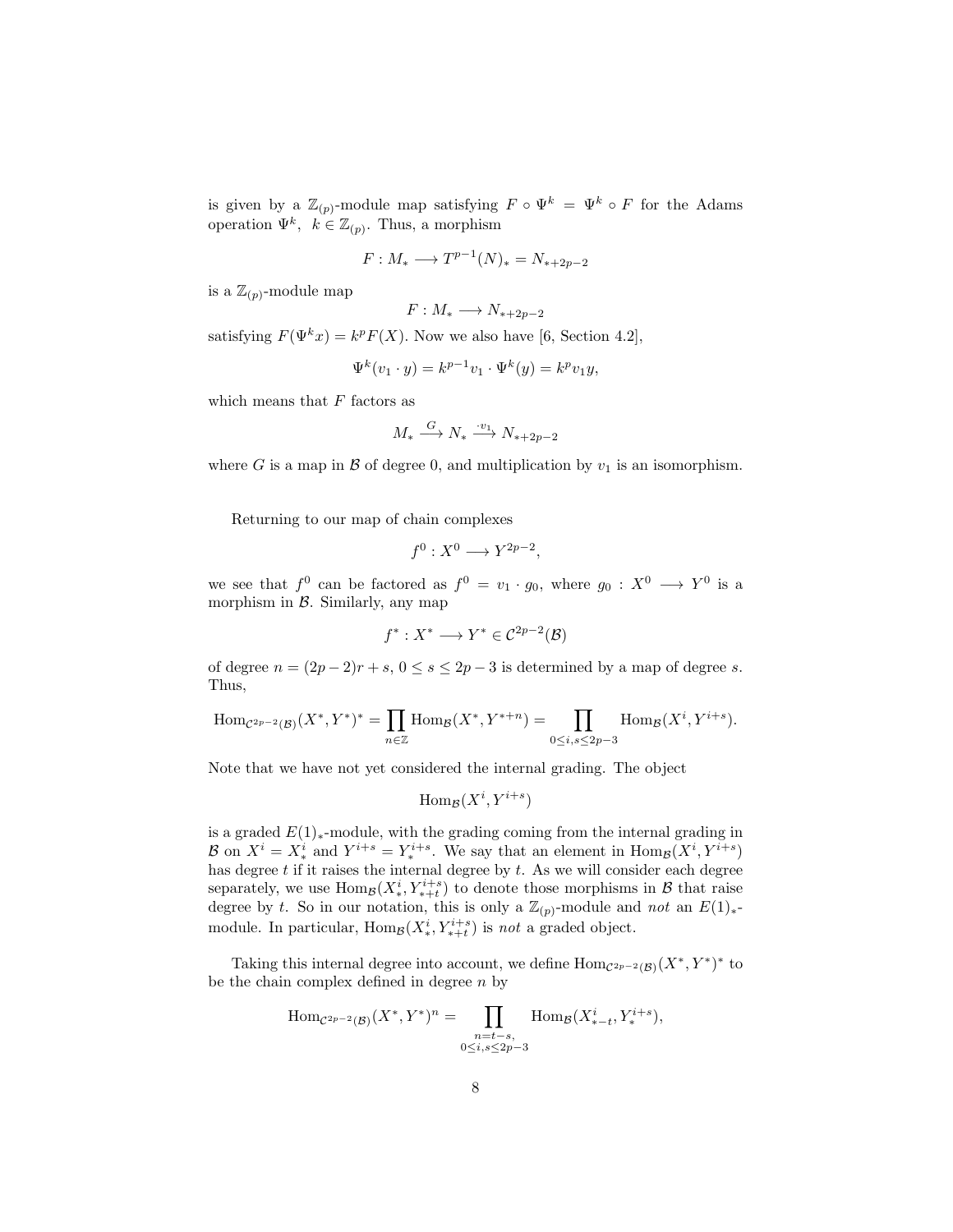i.e. as shown earlier, the mapping chain complex is defined only by low-degree terms of the chain complexes as well as low-degree morphisms. (Recall that we are assuming that  $X^*$  is cofibrant and  $Y^*$  is fibrant. If this is not the case, cofibrant and fibrant replacements need to be applied.) The  $n<sup>th</sup>$  differential is given by

$$
d_A \circ f + (-1)^{n+1} f \circ d_B.
$$

The grading is consistent with the equivalence given in Lemma 5

$$
\pi_{t-s}(L_1S^0) = \text{Ext}^{s,t}_\mathcal{B}(E(1)_*, E(1)_*) = H^{t-s} \text{Hom}(A^*, A^*)
$$

where  $A^*$  is the compact generator. Explicitly  $A^*$  is the cochain complex which is  $A^{i} = T^{k(p-1)}(E(1)_{\ast})$  in degrees  $i = k(2p-2), k \in \mathbb{Z}$  and 0 in all other degrees.

In order to apply the above discussion to our endomorphism complex, we need to find a fibrant and cofibrant replacement for A<sup>∗</sup> . The model structure of Proposition 3 implies that any object in  $\mathcal{C}^{2p-2}(\mathcal{B})$  is cofibrant, so in fact we only need a fibrant replacement.

To produce a fibrant replacement, we will use an injective resolution

$$
0 \longrightarrow E(1)_* \longrightarrow I^0 \longrightarrow I^1 \longrightarrow I^2 \longrightarrow 0 \tag{1}
$$

of  $E(1)_*$  as an  $E(1)_*E(1)$ -comodule. Since  $A^*$  is  $E(1)_*$  repeated periodically using the self-equivalence  $T^{(p-1)}$ , we will obtain an injective resolution of  $A^*$ by taking the injective resolution above and repeating it periodically, again applying the self-equivalence  $T^{(p-1)}$ . Since p is odd and the injective dimension of B is 2 (as is the injective dimension of  $E(1)_*E(1)$ -comod) [6, Section 7], the pieces from the injective resolution do not overlap in the cochain complex.

For the injective resolution in (1), we will use the standard resolution by Adams-Baird-Ravenel [5]

$$
0 \longrightarrow E(1)_* \longrightarrow E(1)_*E(1) \xrightarrow{(\Psi^r - 1)_*} E(1)_*E(1) \xrightarrow{q} E(1)_* \otimes \mathbb{Q} \longrightarrow 0 \qquad (2)
$$

where r is a unit of the cyclic group  $(\mathbb{Z}/p^2)^{\times}$ ,  $\Psi^r$  is the r<sup>th</sup> Adams operation and q is induced by the map  $E(1) \longrightarrow H\mathbb{Q}$  that is a rational homotopy isomorphism in degree 0 and trivial otherwise.

Note that this resolution I does not consist of injective comodules but of *relative injective* comodules, see [12, Definition 3.1.1], i.e. the functor  $\text{Hom}_{\mathcal{B}}(-, I)$ sends split short exact sequences of  $E(1)_*$ -modules to short exact sequences. By definition,

$$
\mathrm{Ext}^*_{\mathcal{B}}(E(1)_*, E(1)_*)=H^*(\mathrm{Hom}_{\mathcal{B}}(E(1)_*, J))
$$

where J is an injective resolution of  $E(1)_*$ . As J is injective, one also has

$$
\operatorname{Hom}_{\mathcal{B}}(E(1)_*, J) \simeq \operatorname{Hom}_{\mathcal{B}}(J, J).
$$

By [12, Lemma 3.1.4] the above is quasi-isomorphic to  $\text{Hom}_{\mathcal{B}}(E(1)_*, I)$  with I our relative injective resolution. Now consider the split exact sequence of complexes  $E(1)_{*}$ -modules

$$
0 \longrightarrow E(1)_* \longrightarrow I \longrightarrow K \longrightarrow 0
$$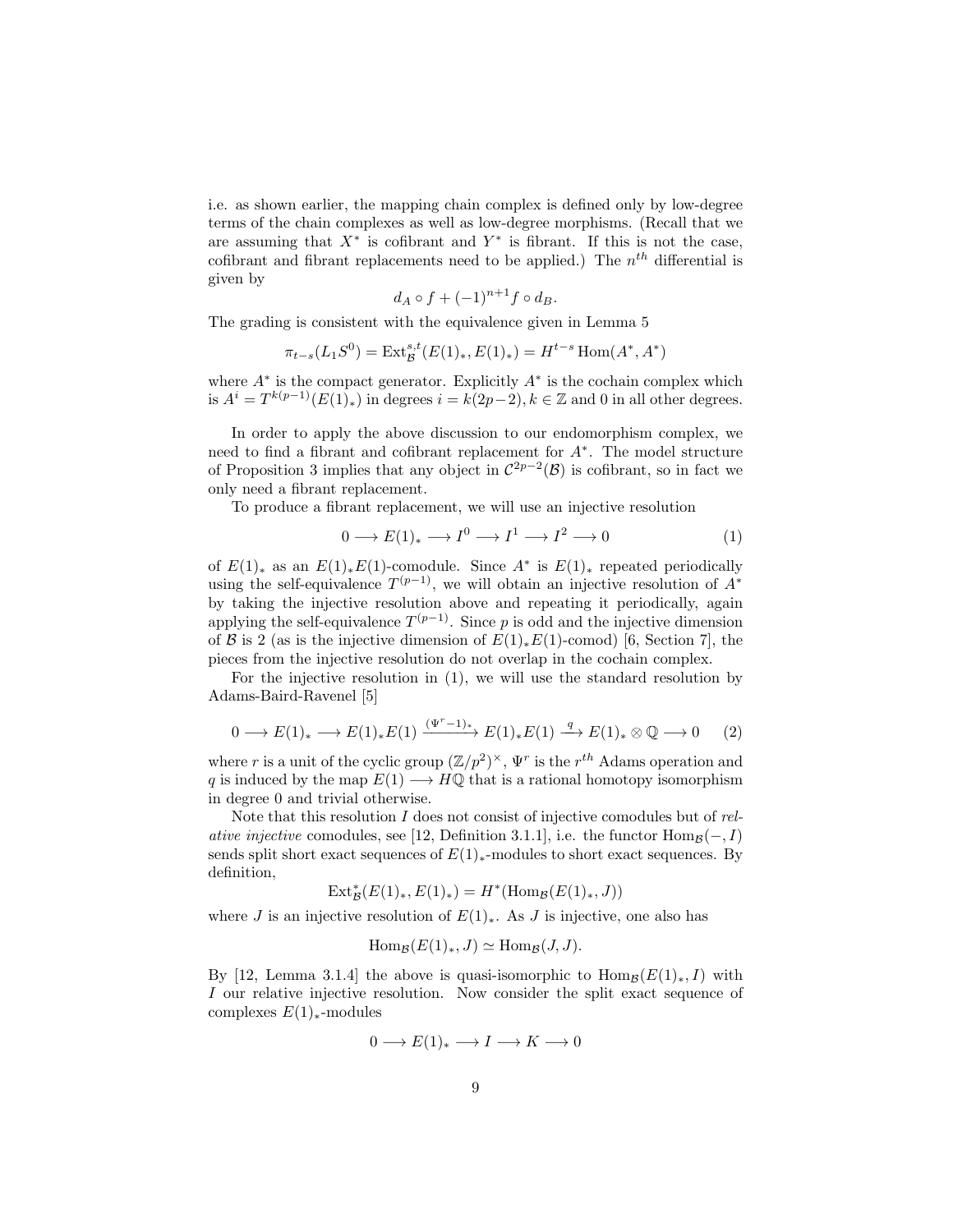where  $K$  is the cokernel of the first map. The sequence is split because the first map is the unit  $E(1)_* \longrightarrow E(1)_*E(1)$  in degree 0, where a split is given by the counit. This  $K$  is bounded above and below as well as acyclic, so it is contractible. Thus, by [12, Lemma 3.3.3], every map  $K \longrightarrow I$  is chain homotopic to the zero map, so  $\text{Hom}_{\mathcal{B}}(K, I) \simeq 0$  and consequently

$$
\operatorname{Hom}_{\mathcal{B}}(E(1)_*, I) \simeq \operatorname{Hom}_{\mathcal{B}}(I, I) \simeq \operatorname{Hom}_{\mathcal{B}}(J, J),
$$

which is what we are using.

Thus we create a relative injective replacement equivalent to the fibrant replacement

$$
(A^{fib})^* = \cdots 0 \longrightarrow T^{-(p-1)}I^0 \longrightarrow T^{-(p-1)}I^1 \longrightarrow T^{-(p-1)}I^2 \longrightarrow 0 \longrightarrow \cdots
$$
  

$$
\cdots 0 \longrightarrow I^0 \longrightarrow I^1 \longrightarrow I^2 \longrightarrow 0 \longrightarrow \cdots
$$
  

$$
\cdots 0 \longrightarrow T^{(p-1)}I^0 \longrightarrow T^{(p-1)}I^1 \longrightarrow T^{(p-1)}I^2 \longrightarrow 0 \longrightarrow \cdots
$$

In other words,

$$
(A^{fib})=\mathbb RI=\prod_{k\in\mathbb Z}T^{k(p-1)}I[-k(2p-2)]
$$

with

$$
I = (\dots 0 \to I^0 \to I^1 \to I^2 \to 0 \dots) \in Ch(\mathcal{B})
$$

and  $[n]$  denoting the  $n<sup>th</sup>$  suspension.

Returning to the definition of the endomorphism complex  $C^*$ , we have that

$$
C^* := \text{Hom}_{\mathcal{C}^{2p-2}(\mathcal{B})}((A^{fib})^*, (A^{fib})^*)
$$

is entirely determined by the terms of the form

Hom<sub>B</sub> $(I^j, I^k)$ , where  $i, j \in \{0, 1, 2\}$ .

So we have to calculate nine potential terms:

$$
C^n := \text{Hom}_{\mathcal{C}^{2p-2}(\mathcal{B})}((A^{fib})^*, (A^{fib})^*)^n = \prod_{n=t-s,i} \text{Hom}_{\mathcal{B}}((I^i)_{*-t}, (I^{i+s})_*)
$$

$$
= \text{Hom}_{\mathcal{B}}((I^{0})_{*-n}, (I^{0})_{*}) \times \text{Hom}_{\mathcal{B}}((I^{0})_{*-(n-1)}, (I^{1})_{*}) \times \text{Hom}_{\mathcal{B}}((I^{0})_{*-(n-2)}, (I^{2})_{*})
$$
  
 
$$
\times \text{Hom}_{\mathcal{B}}((I^{1})_{*-(n+1)}, (I^{0})_{*}) \times \text{Hom}_{\mathcal{B}}((I^{1})_{*-(n)}, (I^{1})_{*}) \times \text{Hom}_{\mathcal{B}}((I^{1})_{*-(n-1)}, (I^{2})_{*})
$$
  
 
$$
\times \text{Hom}_{\mathcal{B}}((I^{2})_{*-(n+2)}, (I^{0})_{*}) \times \text{Hom}_{\mathcal{B}}((I^{2})_{*-(n+1)}, (I^{1})_{*}) \times \text{Hom}_{\mathcal{B}}((I^{2})_{*-(n)}, (I^{2})_{*})
$$

and specify the differentials between those terms.

Since the terms appearing in the sequence (2) are either of the form  $E(1)_*E(1)$ or  $E(1)_* \otimes \mathbb{Q}$ , the nine terms above can be grouped into four types of the following form: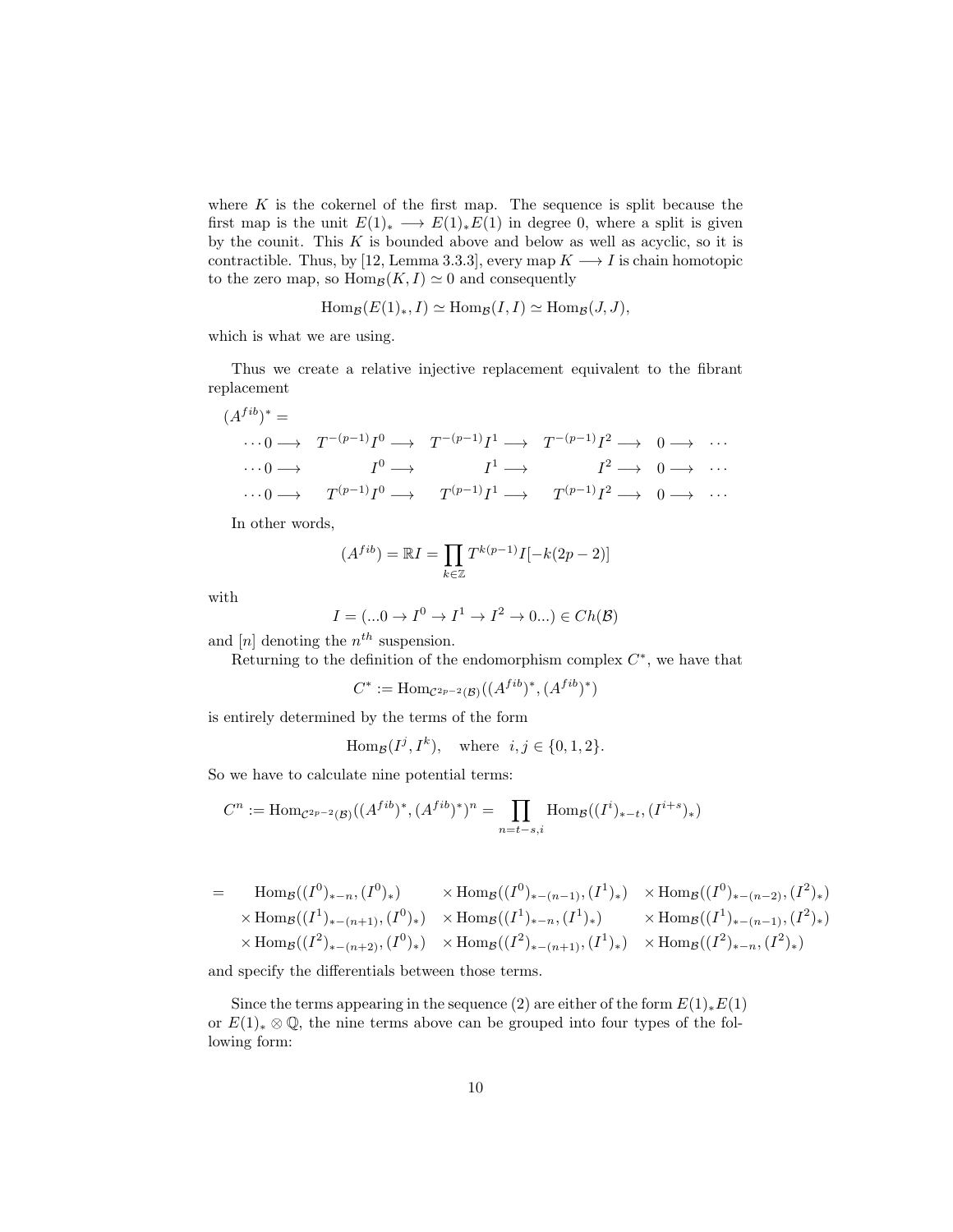- (I) Hom $g(E(1)_{*-t}E(1), E(1)_*E(1))$
- (II) Hom $g(E(1)_{*-t}E(1), E(1)_{*} \otimes \mathbb{Q})$
- (III) Hom $g(E(1)_{*-t} \otimes \mathbb{Q}, E(1)_*E(1))$
- (IV) Hom $g(E(1)_{*-t} \otimes \mathbb{Q}, E(1)_* \otimes \mathbb{Q})$

All of the above are trivial unless t is a multiple of  $2p - 2$ . By [17, Appendix A1] we have the following natural isomorphism

$$
\text{Hom}_{E(1)_*}(M, N) \cong \text{Hom}_{\mathcal{B}}(M, E(1)_*E(1) \otimes_{E(1)_*} N) \tag{3}
$$

for  $M \in \mathcal{B}$  and N an  $E(1)$ <sub>\*</sub>-module. Applying this to the terms above yields the following.

Type (I) The isomorphism (3) gives

Hom<sub>B</sub>(E(1)<sub>\*-t</sub>E(1), E(1)<sub>\*</sub>E(1)) 
$$
\cong
$$
 Hom<sub>E(1)</sub><sub>\*</sub>(E(1)<sub>\*-t</sub>E(1), E(1)<sub>\*</sub>)  
 $\cong$  Hom<sub>Z(p)</sub>(E(1)<sub>0</sub>E(1), Z<sub>(p)</sub>(v<sub>1</sub><sup>k</sup>)) for  $t = (2p - 2)k$ 

**Type (II)** Here, we have to distinguish between  $t = 0$  and  $t \neq 0$ . Let us begin with  $t = 0$ . By [1],  $E(1)_*E(1)$  consists of Laurent polynomials living in  $\mathbb{Q}[u, u^{-1}, w, w^{-1}]$  with  $|u| = |w| = 2p - 2$  satisfying certain conditions. (We can think of u and w as "two copies of  $v_1$ " in terms of the  $E(1)_*$ -action.) Furthermore,

$$
E(1)_*E(1)\otimes\mathbb{Q}\cong\mathbb{Q}[u,u^{-1},w,w^{-1}].
$$

Now let  $f \in \text{Hom}_{\mathcal{B}}(E(1)_*E(1), E_* \otimes \mathbb{Q})$ . By definition, f is an  $E(1)_*$ -module homomorphism, and also the following diagram has to commute.

$$
E(1)_*E(1) \xrightarrow{f} E(1)_* \otimes \mathbb{Q} = \mathbb{Q}[v_1, v_1^{-1}]
$$
  
\n
$$
\Delta \downarrow \qquad \qquad \downarrow \qquad \qquad \downarrow \qquad \qquad \downarrow \qquad \qquad \downarrow
$$
  
\n
$$
E(1)_*E(1) \otimes_{E(1)_*} E(1)_*E(1) \xrightarrow{1 \otimes f} E(1)_*E(1) \otimes_{E(1)_*} E(1)_* \otimes \mathbb{Q} = E(1)_*E(1) \otimes \mathbb{Q}.
$$

For the coactions, we have

$$
\Delta u^i w^j = u^i w^{2j} \text{ and } \psi(v_1^i) = u^i,
$$

i.e.  $w$  is group-like, see e.g.  $[2]$  or  $[14]$ .

Since f is an  $E_*$ -module homomorphism, we have

$$
f(u^iw^j) = v_1^{i+j}f(1).
$$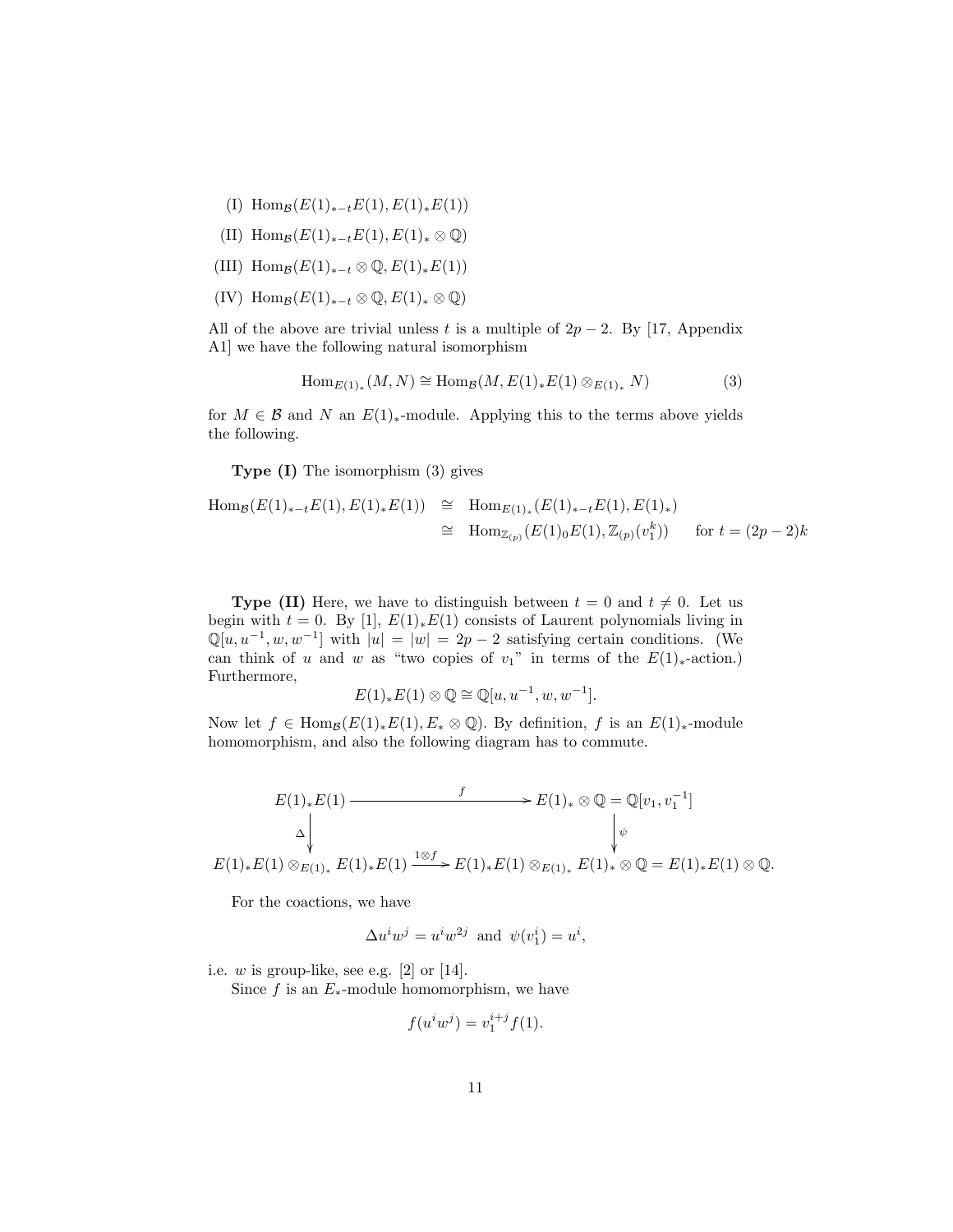Putting this information together we see that the diagram can only commute if  $j = 0$  or f is the zero map. So, f has to be zero on w, i.e. is only supported on Laurent polynomials in u. Thus, f can be considered as an  $E(1)_*$ -module homomorphism from  $E(1)_* \cong \mathbb{Z}_{(p)}[u, u^{-1}]$  to  $E(1)_* \otimes \mathbb{Q}$ . Thus, we have

```
\text{Hom}_{\mathcal{B}}(E(1)_*E(1), E(1)_* \otimes \mathbb{Q}) \cong \text{Hom}_{E(1)_*}(E(1)_*, E(1)_* \otimes \mathbb{Q}) \cong \mathbb{Q}.
```
Note that the last isomorphism holds as we are only considering degree-preserving morphisms. Furthermore, note that the 1 in the last  $\mathbb Q$  corresponds to the morphism that sends w to 0 and u to 1, which is exactly q from the Adams-Baird-Ravenel resolution (1).

Let us now look at the case  $t \neq 0$ : Analogously to the previous argument,

 $\text{Hom}_{\mathcal{B}}(E(1)_*E, E(1)_{*+t} \otimes \mathbb{Q}) \cong \text{Hom}_{E(1)_*}(E(1)_*, E(1)_{*+t} \otimes \mathbb{Q}) \cong \mathbb{Q}.$ 

As a module over  $\mathbb{Q}$ , this is generated by the function sending w to 0 and u to  $v_1^{s-1}$  for  $t = s(2p - 2)$ .

**Type (III)** Every  $E(1)$ <sub>\*</sub>-module is in particular a  $\mathbb{Z}_{(p)}$ -module, and so every element of (III) is in particular a  $\mathbb{Z}_{(p)}$ -module homomorphism from  $\mathbb{Q}$  to  $\mathbb{Z}_{(p)}$ . Thus, all terms of the form (III) are zero.

Type (IV) A morphism

$$
f \in \operatorname{Hom}_{\mathcal{B}}(E(1)_* \otimes \mathbb{Q}, E(1)_* \otimes \mathbb{Q})
$$

is entirely determined by  $f(1) \in E(1)_0 \otimes \mathbb{Q} = \mathbb{Q}$ , so for the degree  $t = 0$  we have

$$
\mathrm{Hom}_{\mathcal{B}}(E(1)_*\otimes \mathbb{Q}, E(1)_*\otimes \mathbb{Q})=\mathbb{Q}.
$$

For  $t \neq 0$ , a term of Type (IV) is trivial. If t is not a multiple of  $(2p - 2)$ , this is already clear for degree reasons. For  $t = s(2p - 2), s \neq 0$  we have the following. A morphism

$$
f: E(1)_* \otimes \mathbb{Q} \longrightarrow E(1)_{*+t} \otimes \mathbb{Q}
$$

in B is an  $E(1)$ <sub>\*</sub>-module homomorphism which is compatible with Adams operations. The  $E(1)_{*}$ -module homomorphisms are given by

$$
\mathrm{Hom}_{E(1)_*}(E(1)_* \otimes \mathbb{Q}, E(1)_{*+t} \otimes \mathbb{Q}) = \mathbb{Q},
$$

which is generated over  $\mathbb Q$  by the map that sends 1 to  $v_1^s$ . The Adams operations are given by  $\Psi^k(v_1^i) = k^{i(p-1)}v_1^s$ , in particular  $\Psi^k(v_1^2) = k^{2(p-1)}v_1^2$ .

We also know that  $E(1)_{n+t}$  is also isomorphic in  $\mathcal{B}$  to  $T^{s(p-1)}E(1)_n$ , therefore

$$
\mathrm{Hom}_{\mathcal{B}}(E(1)_* \otimes \mathbb{Q}, E(1)_{*+t} \otimes \mathbb{Q}) \cong \mathrm{Hom}_{\mathcal{B}}(E(1)_* \otimes \mathbb{Q}, T^{s(p-1)}E(1)_*).
$$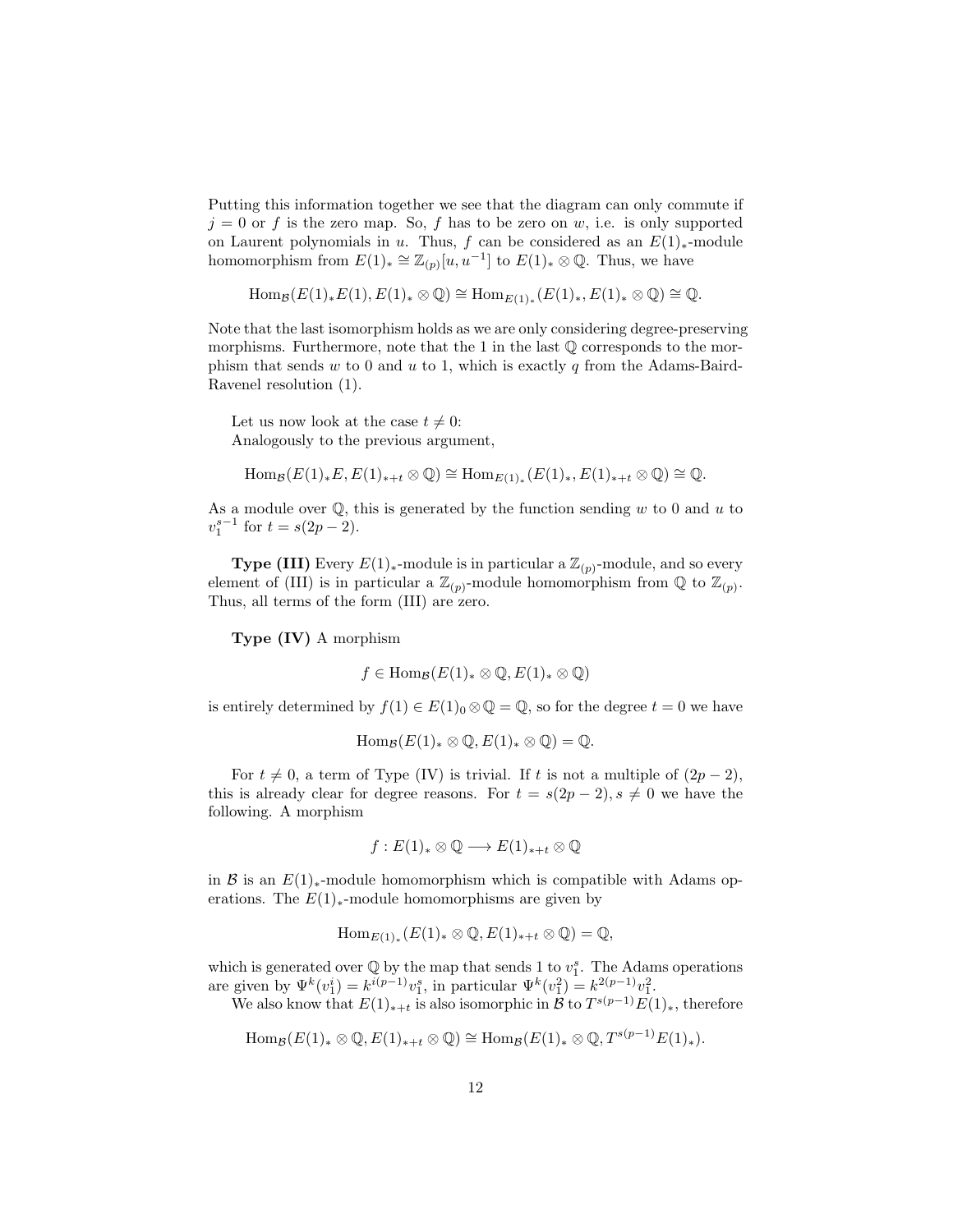Therefore, by definition of  $T$ ,

$$
\Psi^k(v_1^2) = k^{s(p-1)} \Psi^k_{old}(v_1^2) = k^{s(p-1)} (k^{(2p-2)} v_1^2) = k^{(s+2)(p-1)} v_1^2.
$$

However, this can only be equal to the previously calculated  $k^{2(p-1)}v_1^2$  if  $s=0$ , which proves that for  $t \neq 0$ ,

$$
\mathrm{Hom}_{\mathcal{B}}(E(1)_*\otimes \mathbb{Q}, E(1)_{*+t}\otimes \mathbb{Q})=0.
$$

Now that we have identified the forms of the terms I–IV in the endomorphism complex, let us consider the differentials. A differential from  $C<sup>n</sup>$  to  $C<sup>n+1</sup>$  is of the form  $d \circ f + (-1)^{n+1} f \circ d$ . We illustrate its individual parts in the diagram below, where a solid arrow represents a possible nontrivial  $d \circ f$  and a dashed arrow represents a possible nontrivial  $f \circ d$ . In addition, each term has been labeled with its type (I-IV).

$$
(I) Hom_{\mathcal{B}}((I^{0})_{*-n}, (I^{0})_{*}) \longrightarrow Hom_{\mathcal{B}}((I^{0})_{*-(n+1)}, (I^{0})_{*}) \text{ (I)}
$$
\n
$$
(I) Hom_{\mathcal{B}}((I^{0})_{*-(n-1)}, (I^{1})_{*}) \longrightarrow Hom_{\mathcal{B}}((I^{0})_{*-(n+1)}, (I^{1})_{*}) \text{ (I)}
$$
\n
$$
(II) Hom_{\mathcal{B}}((I^{1})_{*-(n+1)}, (I^{0})_{*}) \longrightarrow Hom_{\mathcal{B}}((I^{0})_{*-(n-1)}, (I^{2})_{*}) \text{ (II)}
$$
\n
$$
(II) Hom_{\mathcal{B}}((I^{1})_{*-(n+1)}, (I^{0})_{*}) \longrightarrow Hom_{\mathcal{B}}((I^{1})_{*-(n+2)}, (I^{0})_{*}) \text{ (I)}
$$
\n
$$
(II) Hom_{\mathcal{B}}((I^{1})_{*-(n-1)}, (I^{2})_{*}) \longrightarrow Hom_{\mathcal{B}}((I^{1})_{*-(n+1)}, (I^{1})_{*}) \text{ (I)}
$$
\n
$$
(III) Hom_{\mathcal{B}}((I^{2})_{*-(n+2)}, (I^{0})_{*}) = 0 \longrightarrow Hom_{\mathcal{B}}((I^{2})_{*-(n+3)}, (I^{0})_{*}) = 0 \text{ (III)}
$$
\n
$$
(III) Hom_{\mathcal{B}}((I^{2})_{*-(n+1)}, (I^{1})_{*}) = 0 \longrightarrow Hom_{\mathcal{B}}((I^{2})_{*-(n+2)}, (I^{1})_{*}) = 0 \text{ (III)}
$$
\n
$$
(IV) Hom_{\mathcal{B}}((I^{2})_{*-(n+1)}, (I^{2})_{*}) \longrightarrow Hom_{\mathcal{B}}((I^{2})_{*-(n+1)}, (I^{2})_{*}) \text{ (IV)}
$$

For any other values of  $n$ , the dga will be zero. Combining this information with the interpretations of Terms  $(I)$ - $(IV)$ , we see that the non-zero terms of the endomorphism dga look like: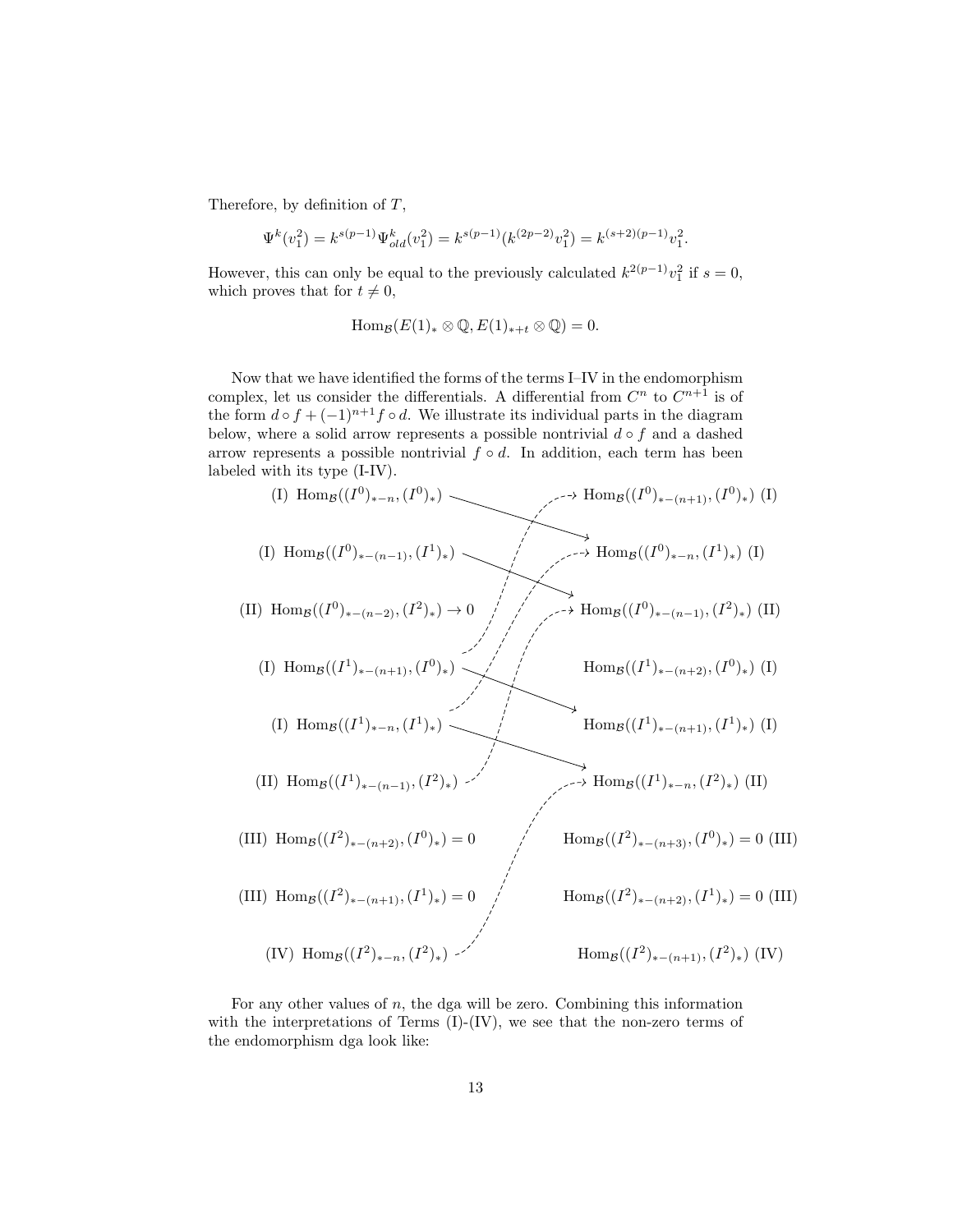

Here,  $\Psi^*$ ,  $\Psi_*$ ,  $q^*$  and  $q_*$  refer to (pre)composing with  $\Psi = (\Psi^r - 1)$  and q from the Adams-Ravenel-Baird resolution (2).

*Remark* 6. When  $p = 3$ , degree reasons do not rule out a differential

$$
C^{(2p-2)k+2} \to C^{(2p-2)k+3}.
$$

However, the actual definition of the differential in terms of  $\Psi$  and q means that no nontrivial such differential exists.

## 4 Reinterpretation as Sequences

We now turn to creating an explicit description of the sequence described in the previous section. As noted above, terms of Type (III) are trivial, terms of Type (II) give a single copy of Q. We here consider the other, not so simple terms of Type (I).

As mentioned above, by [17, Appendix A1],

$$
\text{Hom}_{\mathcal{B}}(E(1)_{*-n}E(1), E(1)_*E(1)) \cong \text{Hom}_{E(1)_*}(E(1)_*E(1), E(1)_{*+n}).
$$
 (4)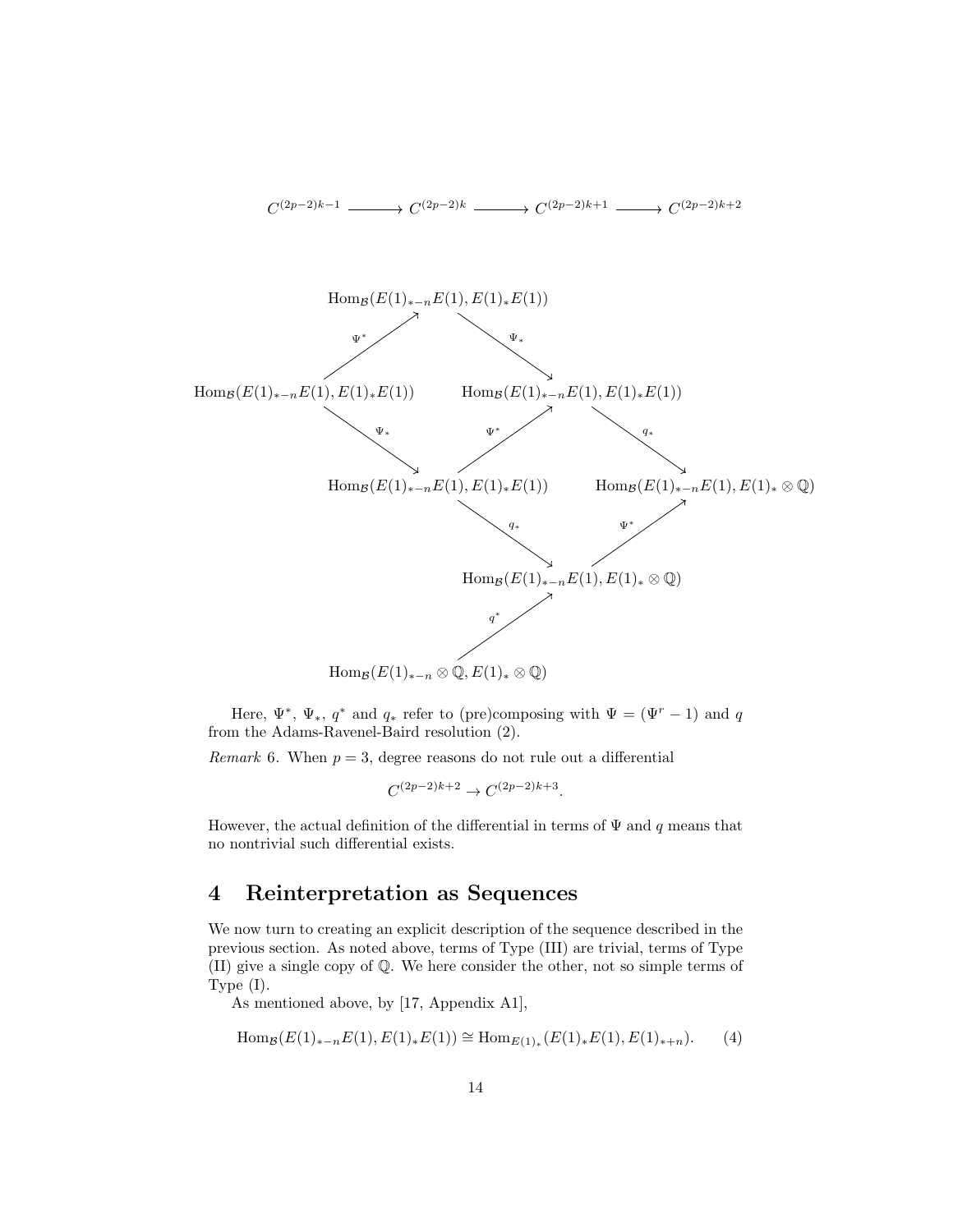Since  $E(1)_*E(1)$  is free as an  $E(1)_*$ -module [1, Theorem 2.1],

Hom<sub>E(1)</sub><sub>\*</sub>(E(1)<sub>\*</sub>E(1), E(1)<sub>\*\*</sub>) 
$$
\simeq
$$
 Hom<sub>Z(p)</sub>(E(1)<sub>0</sub>E(1),  $\mathbb{Z}_{(p)}[v_1^k]$ ),  $n = (2p-2)k$ .

This dual has been considered in [7], where it is shown that

Hom<sub>Z(p)</sub>(
$$
E(1)_0E(1), \mathbb{Z}_{(p)}[v_1^k]
$$
)  $\cong E(1)^0E(1)$ .

Furthermore, by [7, Theorem 6.2] this can be uniquely expressed as a formal series

$$
E(1)^0 E(1) \cong \{ \sum_{n \ge 0} a_m \Theta_m(\Psi^r) \mid a_m \in \mathbb{Z}_{(p)} \}
$$

see also [23, Proposition 18]. Here,  $\Theta_m$  is an explicit polynomial in the Adams operation  $\Psi^r$  (where r a generator of  $(\mathbb{Z}/p^2)^{\times}$ ) defined as follows: [7, Definition 6.1]:

$$
\Theta_0(\Psi^r) = 1,
$$
  
\n
$$
\Theta_1(\Psi^r) = (\Psi^r - 1),
$$
  
\n
$$
\Theta_2(\Psi^r) = (\Psi^r - 1)(\Psi^r - r),
$$
  
\n
$$
\Theta_3(\Psi^r) = (\Psi^r - 1)(\Psi^r - r)(\Psi^r - r^{-1}),
$$
  
\n
$$
\Theta_4(\Psi^r) = (\Psi^r - 1)(\Psi^r - r)(\Psi^r - r^{-1})(\Psi^r - r^2),
$$
  
\n
$$
\Theta_5(\Psi^r) = (\Psi^r - 1)(\Psi^r - r)(\Psi^r - r^{-1})(\Psi^r - r^2)(\Psi^r - r^{-2})
$$
  
\netc.

This means that we can view the elements of  $\text{Hom}_{\mathcal{B}}(E(1)_{*-n}E(1), E(1)_{*}E(1))$ as sequences of coefficients in  $p$ -local integers,

Hom<sub>B</sub>
$$
(E(1)_{*-n}E(1), E(1)_{*}E(1)) \cong \{(a_m)_{m \in \mathbb{N}} | a_m \in \mathbb{Z}_{(p)}\} = \mathbb{Z}_{(p)}^{\mathbb{N}}
$$

For simplicity of notation, will denote a sequence  $(a_m)_{m\in\mathbb{N}}$  by  $\langle a_m \rangle$ .

#### 4.1 The formulas on sequences

To get the differential, we need to translate the following maps over to the sequence representation:

$$
\Psi^* : \mathbb{Z}_{(p)}^{\mathbb{N}} \longrightarrow \mathbb{Z}_{(p)}^{\mathbb{N}}
$$

$$
\Psi_* : \mathbb{Z}_{(p)}^{\mathbb{N}} \longrightarrow \mathbb{Z}_{(p)}^{\mathbb{N}}
$$

and furthermore,

$$
\Psi^* : \mathbb{Q} \longrightarrow \mathbb{Q}
$$

$$
q_* : \mathbb{Z}_{(p)}^{\mathbb{N}} \longrightarrow \mathbb{Q}
$$

$$
q^* : \mathbb{Q} \longrightarrow \mathbb{Q}.
$$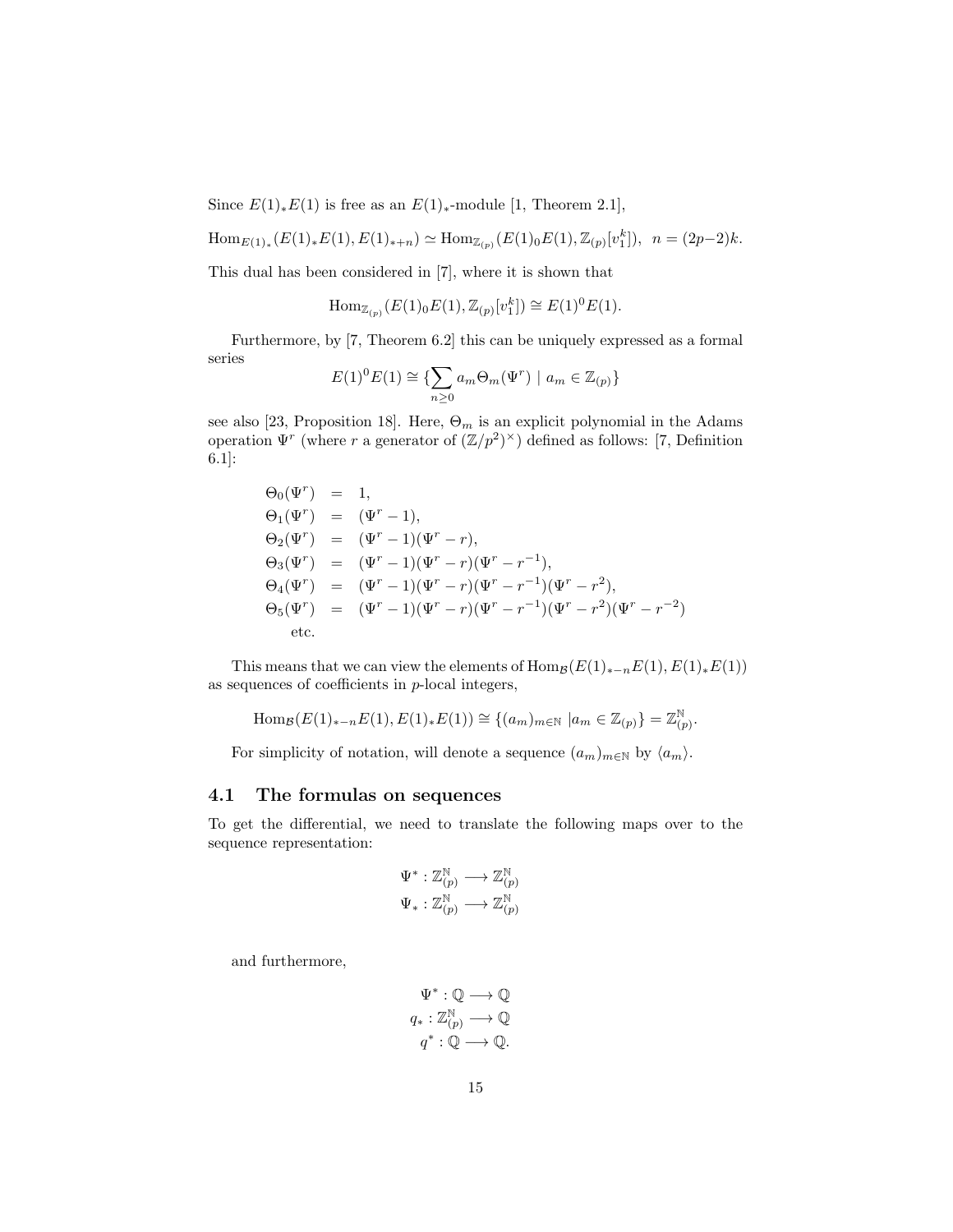The map  $\Psi_*$ : We start by considering the map  $\Psi_* = (\Psi^r - 1)_*$  given by composition with the map  $\Psi^r - 1$ . Chasing through our equivalences, we have

$$
\text{Hom}_{E(1)_*E(1)}(E(1)_*E(1), E(1)_*E(1))_t \xrightarrow{\ (\Psi^r-1)_*} \text{Hom}_{E(1)_*E(1)}(E(1)_*E(1), E(1)_*E(1))_t
$$
\n
$$
\downarrow \simeq \qquad \qquad \downarrow \simeq
$$
\n
$$
\text{Hom}_{E(1)_*}(E(1)_*E(1), E(1)_*)_t \xrightarrow{\ (\Psi^r-1)_*} \text{Hom}_{E(1)_*}(E(1)_*E(1), E(1)_*)_t
$$
\n
$$
\downarrow \simeq \qquad \qquad \downarrow \simeq
$$
\n
$$
\text{Hom}_{\mathbb{Z}_{(p)}}(E(1)_0E(1), \mathbb{Z}_{(p)}[v_1^k]) \xrightarrow{\qquad \qquad \downarrow \simeq} \text{Hom}_{\mathbb{Z}_{(p)}}(E(1)_0E(1), \mathbb{Z}_{(p)}[v_1^k])
$$
\n
$$
\downarrow \simeq \qquad \qquad \downarrow \simeq
$$
\n
$$
\text{Hom}_{\mathbb{Z}_{(p)}}(E(1)^0E(1) \xrightarrow{\qquad \qquad \downarrow \simeq} E(1)^0E(1) \xrightarrow{\qquad \qquad \downarrow \simeq} E(1)^0E(1)
$$
\n
$$
\downarrow \simeq \qquad \qquad \downarrow \simeq
$$
\n
$$
\{\sum_{m\geq 0} a_m \Theta_m(\Psi^r) \mid a_m \in \mathbb{Z}_{(p)}\} \xrightarrow{\qquad \qquad \downarrow \simeq} \{\sum_{m\geq 0} a_m \Theta_m(\Psi^r) \mid a_m \in \mathbb{Z}_{(p)}\}
$$

To calculate  $(\Psi^r - 1)_*$  we can work on the  $v_1^k$  level. Note that when  $k = 0$ ,  $\Psi^r$  acts as the identity, and so  $(\Psi^r - 1)_* = 0$ . For  $k \neq 0$ , we know that up to a p-local unit,

$$
(\Psi^r - 1)_*(v_1^k) = (r^{k(p-1)} - 1)v_1^k
$$
  
=  $p^{\nu(k)+1}v_1^k$ 

Therefore we can see that  $(\Psi^r - 1)_*$  is given by multiplication by  $p^{\nu(k)+1}$ .

**The map**  $\Psi^*$  on  $\mathbb{Z}_{(p)}$ -sequences: Chasing through the effect of  $(\Psi^r - 1)^*$  is slightly more involved. Starting with the  $k = 0$  case, we see that since the vertical isomorphisms in the last step are ring isomorphisms, the overall effect on the sequences is multiplication by  $\Theta_1(\Psi^r)$ . In all that follows, we will write  $\Theta_i$  in place of  $\Theta_i(\Psi^r)$ . Then we can calculate:

$$
\Theta_0 \Theta_1 = \Theta_1
$$
  
\n
$$
\Theta_m \Theta_1 = (\Psi^r - 1)(\Psi^r - r)(\Psi^r - r^{-1}) \cdots (\Psi^r - r^{\tilde{s}(m)})(\Psi^r - 1)
$$
  
\n
$$
\Theta_{m+1} = (\Psi^r - 1)(\Psi^r - r)(\Psi^r - r^{-1}) \cdots (\Psi^r - r^{\tilde{s}(m)})(\Psi^r - r^{\tilde{s}(m+1)})
$$

where

$$
\tilde{s}(m) = \begin{cases} \frac{m}{2} & m \text{ even} \\ \frac{1-m}{2} & m \text{ odd} \end{cases}
$$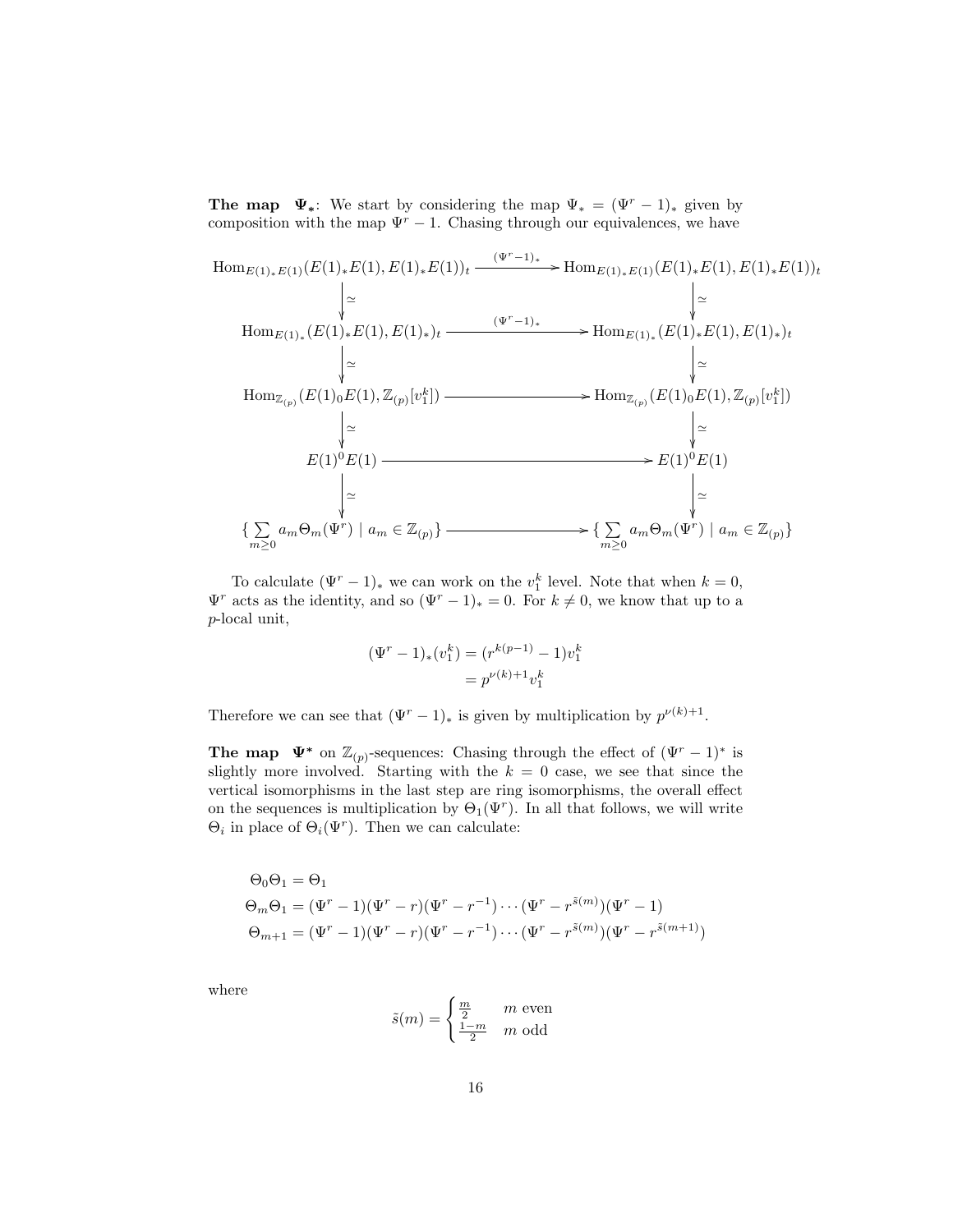So then

$$
\Theta_m \Theta_1 - \Theta_{m+1} = (\Psi^r - 1)(\Psi^r - r)(\Psi^r - r^{-1}) \cdots (\Psi^r - r^{\tilde{s}(m)})(r^{\tilde{s}(m+1)} - 1)
$$

$$
\Theta_m \Theta_1 = [r^{\tilde{s}(m+1)} - 1] \Theta_m + \Theta_{m+1}
$$

Therefore

$$
\sum_{m\geq 0} a_m \Theta_m \Theta_1 = a_0 \Theta_1 + \sum_{m\geq 1} a_m [r^{s(m)} - 1] \Theta_m + \Theta_{m+1} = \sum_{m\geq 1} (a_m (r^{s(m)} - 1) + a_{m-1}) \Theta_m
$$

where  $s(m) = \tilde{s}(m + 1)$ . Thus when  $k = 0$ , our formula becomes

$$
\Psi^* \langle a_m \rangle = \begin{pmatrix} 0 \\ a_1(r^{s(1)} - 1) + a_0 \\ a_2(r^{s(2)} - 1) + a_1 \\ \vdots \\ a_m(r^{s(m)} - 1) + a_{m-1} \\ \vdots \end{pmatrix}
$$

When  $k \neq 0$ , then we have  $n \neq 0$  and thus, must determine how the map  $\Psi^r - 1$  behaves on  $E(1)_{n-r}E(1)$  instead of just  $E(1)_kE(1)$ . Do to this, we observe what happens on the level of the generators  $v_1^i$ . We first note that

$$
(\Psi^r - 1)v_1^i = (r^{i(p-1)} - 1)v_1^i.
$$

As mentioned above, precomposing with such a map corresponds to multiplication by  $\Theta_1$ . Thus, upon shifting to  $E(1)_{*-n}E(1)$  via multiplication by  $v_1^k$ , we see that multiplication by  $\Theta_1$  would correspond to  $\Psi^r - 1$  producing  $(r^{i(p-1)} - 1)v_1^{i+k}$  in  $E(1)_{*-n}E(1)$ . However, to truly shift to working in  $E(1)_{*-n}E(1)$  we observe that

$$
(\Psi^r - 1)v_1^{i+k} = (r^{(i+k)(p-1)} - 1)v_1^{i+k}.
$$

Due to this difference, precomposition with  $\Psi^r - 1$  on  $E(1)_{*-n}E(1)$  when translated to sums of  $\Theta_m$ 's must include an additional  $\Theta_0$  term. Up to a *p*-local unit, for any  $i$ ,

$$
r^{(i+k)(p-1)} - r^{i(p-1)} = p^{\nu(k)+1}
$$

.

Hence, when  $k \neq 0$ ,  $\Psi^*$  acts by multiplication by  $\Theta_1 + p^{\nu(k)+1}\Theta_0$ . By performing a similar computation to the one above for  $\sum_{m\geq 0} a_m \Theta_m \Theta_1$ , we obtain

$$
\sum_{m\geq 0} a_m \Theta_m(\Theta_1 + p^{\nu(k)+1} \Theta_0) = p^{\nu(k)+1} a_0 + \sum_{m\geq 1} a_m [r^{s(m)} - 1 + p^{\nu(k)+1}] \Theta_m
$$

and thus, when  $k \neq 0$  our formula becomes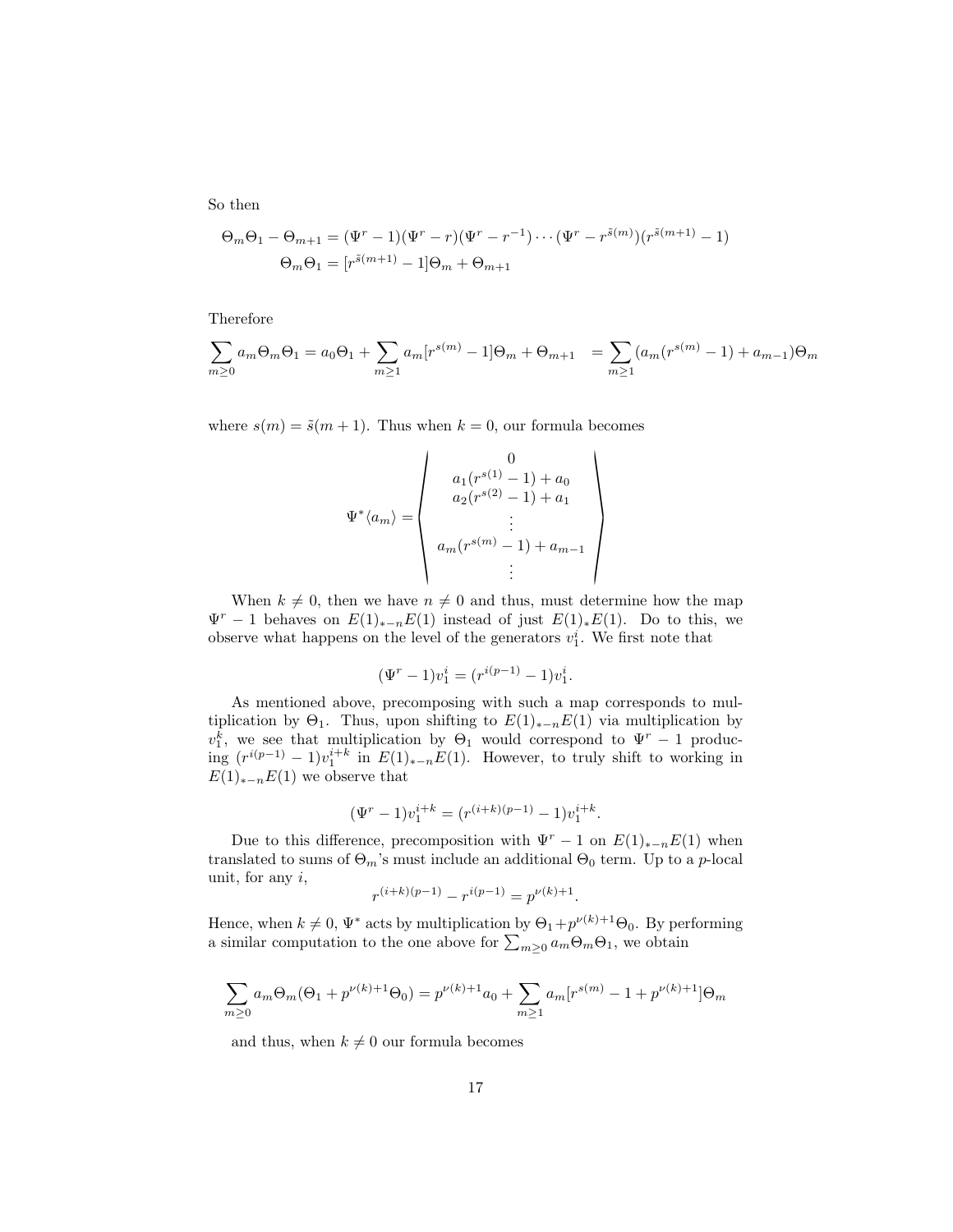$$
\Psi^* \langle a_m \rangle = \begin{pmatrix} p^{\nu(k)+1} a_0 \\ a_1 (r^{s(1)} - 1 + p^{\nu(k)+1}) + a_0 \\ \vdots \\ a_m (r^{s(m)} - 1 + p^{\nu(k)+1}) + a_{m-1} \\ \vdots \end{pmatrix}
$$

The map  $\Psi^*$  on the rational terms:

Let us consider  $\Psi^*: \mathbb{Q} \longrightarrow \mathbb{Q}$ , i.e. the map induced by  $\Psi$  on terms of Type (II). We recall that we have an isomorphism

$$
\operatorname{Hom}_{\mathcal{B}}(E(1)_*E(1), E(1)_*\otimes \mathbb{Q})\cong \mathbb{Q}
$$

and that the  $1 \in \mathbb{Q}$  on the right hand side corresponds to the map q itself. But  $q \circ \Psi = 0$  as they are part of the resolution (1), thus the map  $\Psi^*$  above is the zero map.

For  $t = s(2p - 2)$ , the copy of the rationals

$$
\mathrm{Hom}_{\mathcal{B}}(E(1)_*E(1), E(1)_{*+t}\otimes \mathbb{Q})\cong \mathbb{Q}
$$

is generated by the function that sends  $w \in E(1)_*E(1)$  to 0 and  $u \in E(1)_*E(1)$ to  $v_1^s$ . As

 $(\Psi^r - 1)v_1^s = (r^{(s)(p-1)} - 1)v_1^s,$ 

precomposition with  $\Psi$  is multiplication by  $r^{(s-1)(p-1)} - 1$ , which up to p-local unit is a nontrivial power of p. (This is also consistent with the case  $t = 0$ , where this map is trivial.)

#### The map  $q_*$ : The map

 $q_*: \text{Hom}_{\mathcal{B}}(E(1)_{*-n}E(1), E(1)_*E(1)) \longrightarrow \text{Hom}_{\mathcal{B}}(E(1)_{*-n}E(1), E(1)_* \otimes \mathbb{Q})$ 

is the map obtained by composing with the map

$$
q: E(1)_*E(1) \longrightarrow E(1)_* \otimes \mathbb{Q}
$$

from the Adams-Baird-Ravenel resolution. The map  $q$  is induced by the map  $E(1) \rightarrow H\mathbb{Q}$  which, on homotopy, is a rational isomorphism in degree 0 and trivial in all other degrees. So  $q_*$  is induced by the inclusion  $\mathbb{Z}_{(p)} \hookrightarrow \mathbb{Q}$  and becomes  $q_*(\langle a_m \rangle) = a_0$ . For  $n \neq 0$ ,  $q_*$  is trivial.

The map  $q^*$ : Lastly we consider the map

$$
q^*: \operatorname{Hom}_{\mathcal{B}}(E(1)_* \otimes \mathbb{Q}, E(1)_* \otimes \mathbb{Q}) \longrightarrow \operatorname{Hom}_{\mathcal{B}}(E(1)_*E(1), E(1)_* \otimes \mathbb{Q}).
$$

We saw that both these terms are isomorphic to one copy of  $\mathbb Q$  via the isomorphism  $f \mapsto f(1)$ . So,  $q^*$  sends  $1 \in \mathbb{Q}$  to the element in  $\mathbb Q$  corresponding to the composite

$$
E(1)_*E(1) \stackrel{q}{\to} E(1)_* \otimes \mathbb{Q} \stackrel{1}{\to} E(1)_* \otimes \mathbb{Q}
$$

which is again q. Thus,  $q^* : \mathbb{Q} \longrightarrow \mathbb{Q}$  is simply the identity map.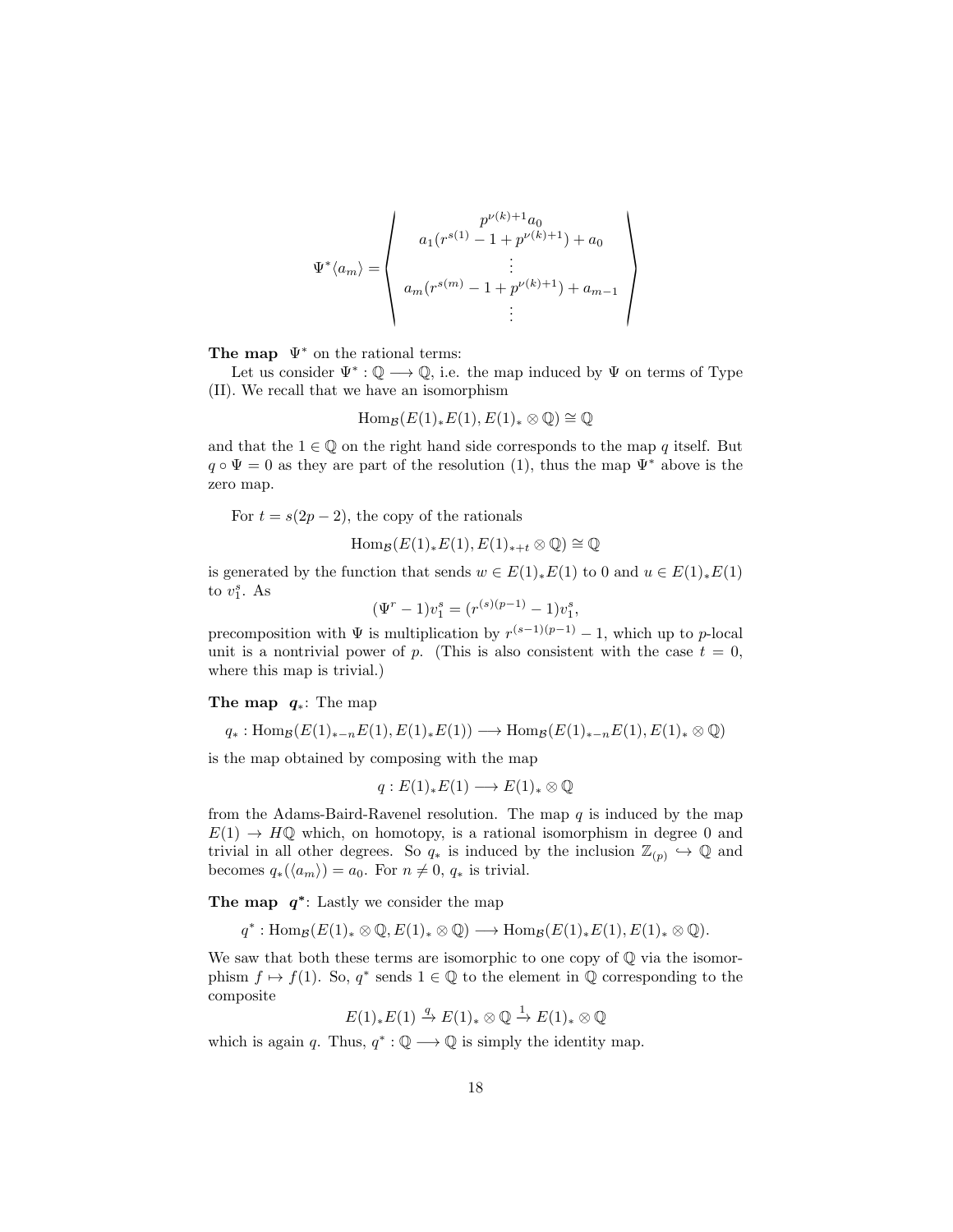## 5 The calcuation for  $n = 0$

In this section and the next, we are going to use our explicit representations to calculate the homology of the endomorphism dga C. Note that by our earlier remarks, we know that this should come out to  $H^*(C) = \pi_{-*}(L_1S^0)$  (the change in sign arises as the dga is cohomologically graded).

As explained at the end of Section 3, in degrees around 0 our dga looks like

$$
C^{-1} \xrightarrow{d^{-1}} C^0 \xrightarrow{d^0} C^1 \xrightarrow{d^1} C^2
$$



Condensing it down we have



Now we need to see what each of these maps is on sequences. Using our formulas from Section 4.1 we get

$$
d^{-1}(\langle a_m \rangle) = (\Psi^* \langle a_m \rangle, \Psi_* \langle a_m \rangle, 0) = \left( \left( \begin{array}{c} 0 \\ a_1(r^{s(1)} - 1) + a_0 \\ \vdots \\ a_m(r^{s(m)} - 1) + a_{m-1} \\ \vdots \end{array} \right) \left\langle \begin{array}{c} 0 \\ 0 \\ \vdots \\ 0 \\ \vdots \end{array} \right\rangle, 0 \right)
$$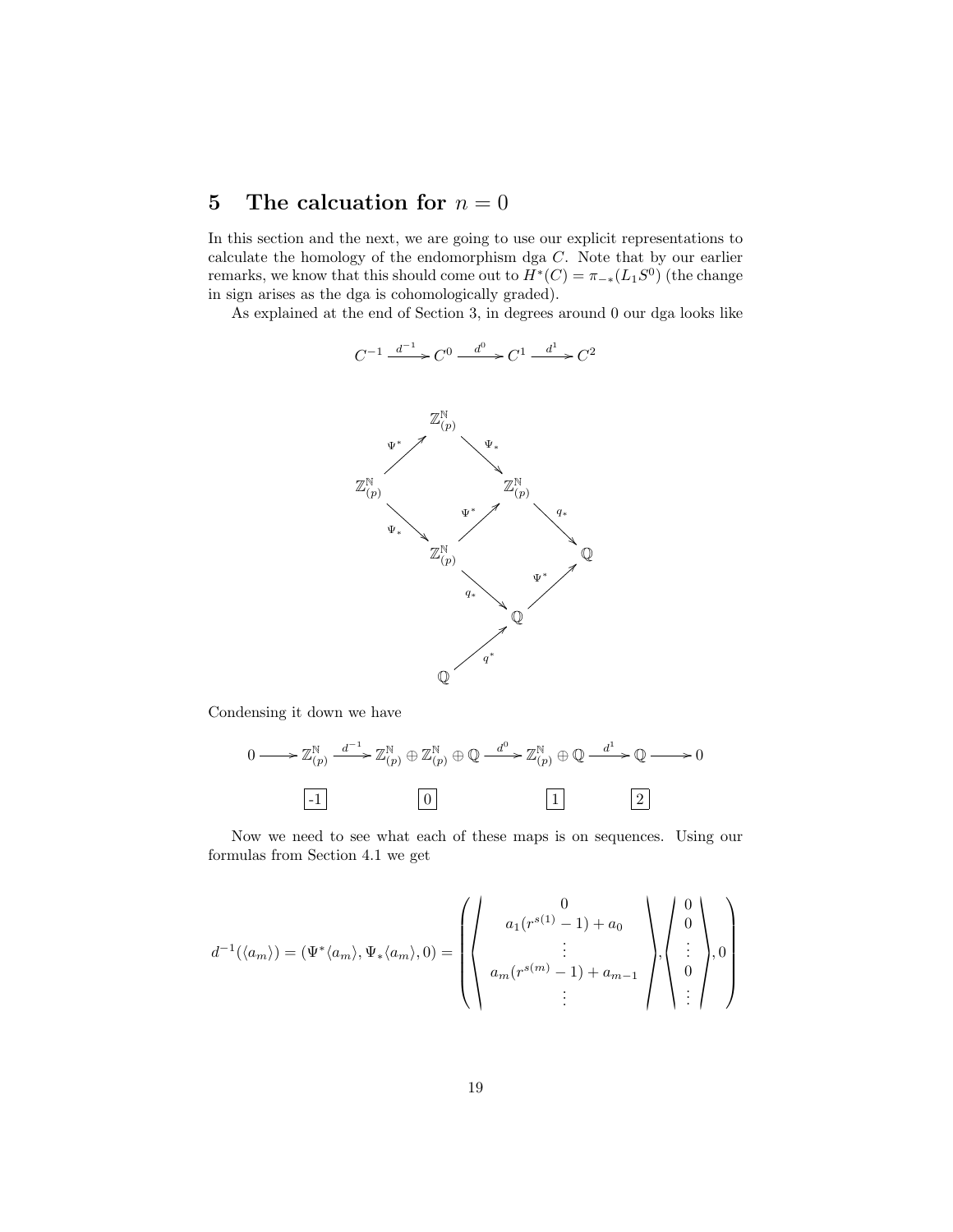$$
d^{0}(\langle a_{m}\rangle,\langle b_{m}\rangle,x) = (\Psi_{*}\langle a_{m}\rangle - \Psi^{*}\langle b_{m}\rangle, q_{*}\langle b_{m}\rangle - q^{*}(x))
$$

$$
= \left(\begin{pmatrix} 0 \\ 0 \\ -b_{1}(r^{s(1)} - 1) - b_{0} \\ \vdots \\ -b_{m}(r^{s(m)} - 1) - b_{m-1} \\ \vdots \end{pmatrix}, b_{0} - x\right)
$$

$$
d^{1}(\langle a_{m} \rangle, y) = q_{*}\langle a_{m} \rangle + \Psi^{*}(y) = a_{0}
$$

**Lemma 7.** The sequences of maps  $d^{-1}$ ,  $d^0$  and  $d^{-1}$  give a cochain complex. *Proof.* It is easy to see that  $(d^0 \circ d^{-1})(a_m) = d^0(\Psi^*(a_m), 0, 0) = 0$  and

$$
(d^{1} \circ d^{0})(\langle a_{m} \rangle, \langle b_{m} \rangle, x) = d^{1} \left( \left\langle \begin{array}{c} 0 \\ -b_{1}(r^{s(1)} - 1) - b_{0} \\ -b_{2}(r^{s(2)} - 1) - b_{1} \\ \vdots \\ -b_{m}(r^{s(m)} - 1) - b_{m-1} \\ \vdots \end{array} \right\rangle, b_{0} - x \right)
$$

$$
= 0
$$

 $\Box$ 

**Theorem 8.** *Near*  $n = 0$ *:* 

$$
H^n(C) = \begin{cases} 0 & \text{if } n = -1, \\ \mathbb{Z}_{(p)} & \text{if } n = 0 \\ 0 & \text{if } n = 1, \\ \mathbb{Q}/\mathbb{Z}_{(p)} & \text{if } n = 2 \end{cases}
$$

*Proof.*  $n = -1$ : Suppose that  $\langle a_m \rangle \in \text{ker}(d^{-1})$ . Then we know that

$$
a_m(r^{s(m)}-1) + a_{m-1} = 0
$$
 for all  $m \in \mathbb{N}$ .

We will show that  $a_m = 0$  for all  $m \in \mathbb{N}$ . For any given m, choose  $\ell > m$  such that  $p(p-1)|s(\ell)$ . Then  $r^{s(\ell)}=1$ , and so we know that  $a_{\ell-1}=0$ . Then since for all  $j \in \mathbb{N}$ 

$$
a_j(r^{s(j)} - 1) = -a_{j-1},
$$

we see that if  $a_j = 0$  then  $a_{j-1} = 0$  also. So by induction,  $a_m = 0$  also. So  $d^{-1}$ is injective and  $H^{-1}(C) = 0$ .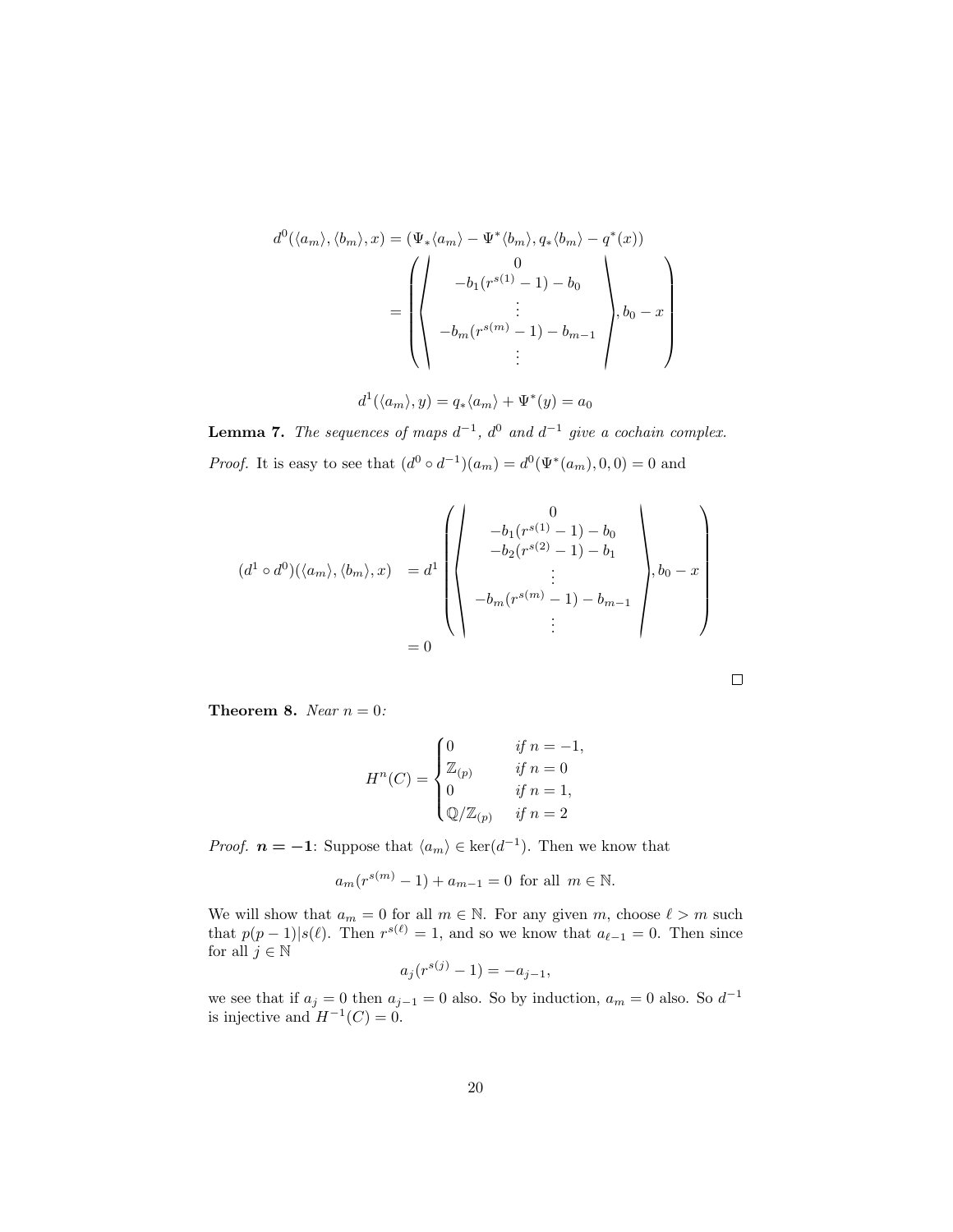$n = 0$ : Suppose that  $(\langle a_m \rangle, \langle b_m \rangle, x) \in \text{ker } d^0$ . Then we know that

$$
\left(\begin{pmatrix} 0 \\ -b_1(r^{s(1)} - 1) - b_0 \\ \vdots \\ -b_m(r^{s(m)} - 1) - b_{m-1} \\ \vdots \end{pmatrix}, b_0 - x \right) = 0
$$

Therefore  $b_0 = x$  and  $b_m = 0, \forall m \in \mathbb{N}$  by the same argument used for  $n = -1$ . Then  $(\langle a_m \rangle, \langle b_m \rangle, x) = (\langle a_m \rangle, 0)$ 

We claim that

$$
\begin{array}{rcl}\n\operatorname{Im} d^{-1} & = & \{d^{-1}\langle c_m \rangle : \langle c_m \rangle \in \mathbb{Z}_{(p)}^{\mathbb{N}}\} \\
& = & \{(\Psi^*\langle c_m \rangle, \langle 0 \rangle, 0) : \langle c_m \rangle \in \mathbb{Z}_{(p)}^{\mathbb{N}}\} \\
& = & \{(\langle a_m \rangle, \langle 0 \rangle, 0) : \langle a_m \rangle \in \mathbb{Z}_{(p)}^{\mathbb{N}}, \ a_0 = 0\}.\n\end{array} \tag{5}
$$

It is clear that any element in the image must have  $a_0 = 0$ . Conversely, given  $\langle a_m \rangle$  with  $a_0 = 0$ , we can produce  $\langle c_m \rangle$  such that  $d^{-1}(\langle c_m \rangle) = (\langle a_m \rangle, \langle 0 \rangle, 0)$ . We produce  $c_m$  as follows: for any m, we choose the smallest  $\ell > m$  such that  $(p-1)p|s(\ell)$ . Then we need to choose  $c_{\ell-1}$  satisfying  $c_{\ell-1} = a_{\ell}$ . Then we work our way down, observing that if we have chosen  $c_j$ , we can then find  $c_{j-1}$  to satisfy

$$
c_j(r^{s(j)} - 1) + c_{j-1} = a_{j-1}.
$$

Inductively we can get a value for  $c_m$ .

So we can find  $\langle c_m \rangle$  such that  $c_m = a_m(r^{s(m)} - 1) + a_{m-1}$  and hence  $d^{-1}(\langle c_m \rangle) = (\langle a_m \rangle, \langle 0 \rangle, 0)$ . Thus we see that ker  $d^0/\text{Im } d^{-1} = \mathbb{Z}_{(p)}$  as represented by the value of  $a_0$  in  $(\langle a_m \rangle, \langle 0 \rangle, 0)$ .

 $n = 1$ : Note that ker  $d^1 = (\langle a_m \rangle, y)$  such that  $a_0 = 0$ . We can see in our claim above, given in equations (5), that there exists  $\langle b_m \rangle = \langle -c_m \rangle \in \mathbb{Z}_{tr}^{\mathbb{N}}$  $\binom{\mathbb{N}}{p}$  such that

$$
\langle a_m \rangle = \Psi^*(\langle c_m \rangle) = -\Psi^*(\langle b_m \rangle).
$$

Then

$$
d^{0}(\langle 0 \rangle, \langle b_{m} \rangle, b_{0} - y) = (\langle a_{m} \rangle, y).
$$

As ker  $d^1 = \text{Im } d^0$  we get  $H^1(C) = 0$ .

 $n=2$ : Finally, we know that ker  $d^2 = \mathbb{Q}$ . Clearly Im  $d^1 = \mathbb{Z}_{(p)}$ . So

$$
H^2(C) = \mathbb{Q}/\mathbb{Z}_{(p)}.
$$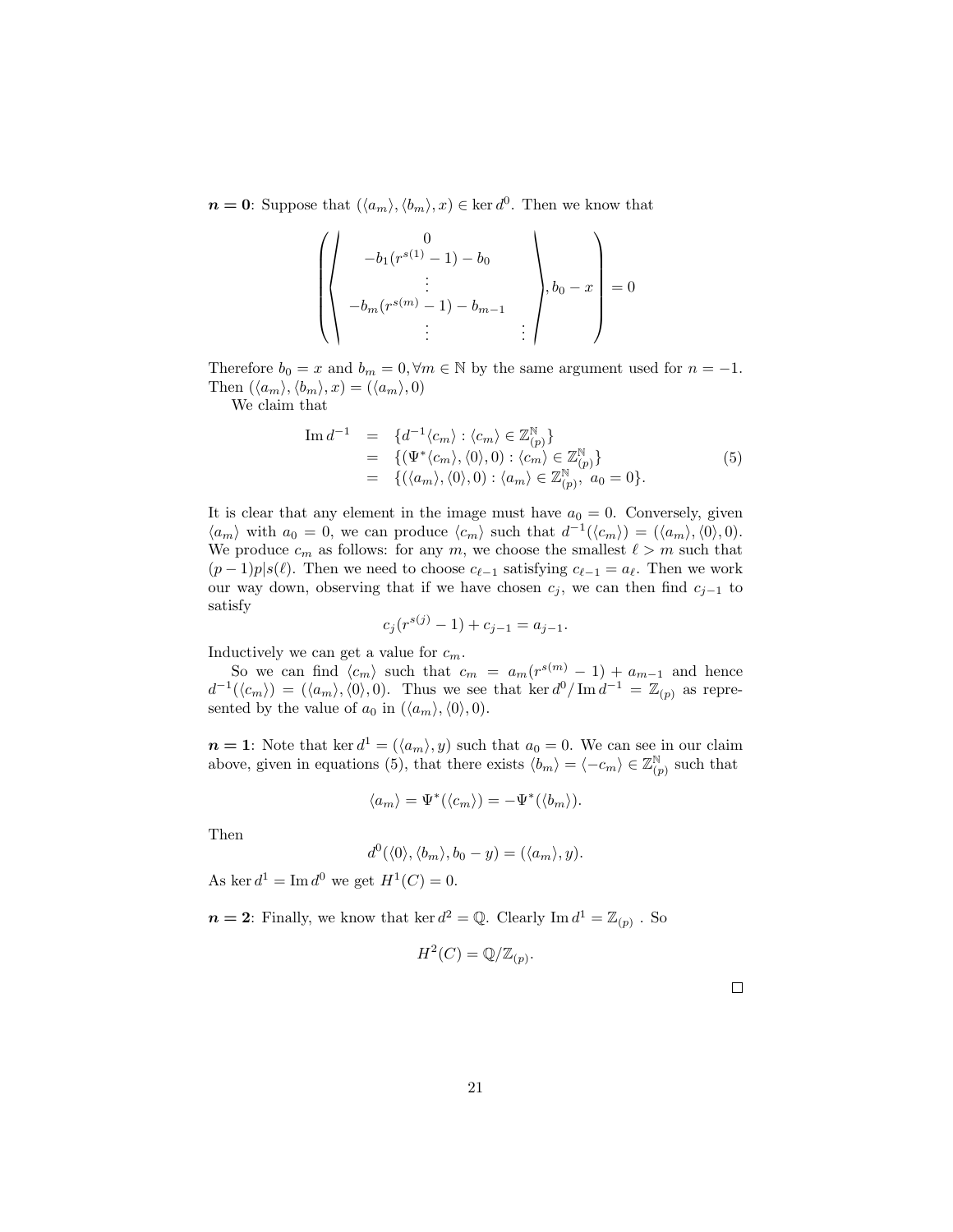# 6 The Homology Calculation for  $n \neq 0$

Looking back on our description of the endomorphism dga at the end of Section 3, we see that in terms of our sequence representations, we have

 $C^{(2p-2)k-1} \longrightarrow C^{(2p-2)k} \longrightarrow C^{(2p-2)k+1} \longrightarrow C^{(2p-2)k+2}$ 



Condensing down our earlier diagram, we are looking at

$$
0 \longrightarrow \mathbb{Z}_{(p)}^{\mathbb{N}} \xrightarrow{d^{(2p-2)k-1}} \mathbb{Z}_{(p)}^{\mathbb{N}} \oplus \mathbb{Z}_{(p)}^{\mathbb{N}} \xrightarrow{d^{(2p-2)k}} \mathbb{Z}_{(p)}^{\mathbb{N}} \oplus \mathbb{Q} \xrightarrow{d^{(2p-2)k+1}} \mathbb{Q} \longrightarrow 0
$$
  

$$
(2p-2)k-1 \qquad (2p-2)k \qquad (2p-2)k+1 \qquad (2p-2)k+2 \qquad (6)
$$

$$
d^{(2p-2)k-1}(\langle a_m \rangle) = (\Psi^* \langle a_m \rangle, \Psi_* \langle a_m \rangle)
$$
  
= 
$$
\begin{pmatrix} p^{\nu(k)+1}a_0 \\ a_1(r^{s(1)} - 1 + p^{\nu(k)+1}) + a_0 \\ \vdots \\ a_m(r^{s(m)} - 1 + p^{\nu(k)+1}) + a_{m-1} \end{pmatrix}, \begin{pmatrix} p^{\nu(k)+1}a_0 \\ p^{\nu(k)+1}a_1 \\ \vdots \\ p^{\nu(k)+1}a_m \end{pmatrix}
$$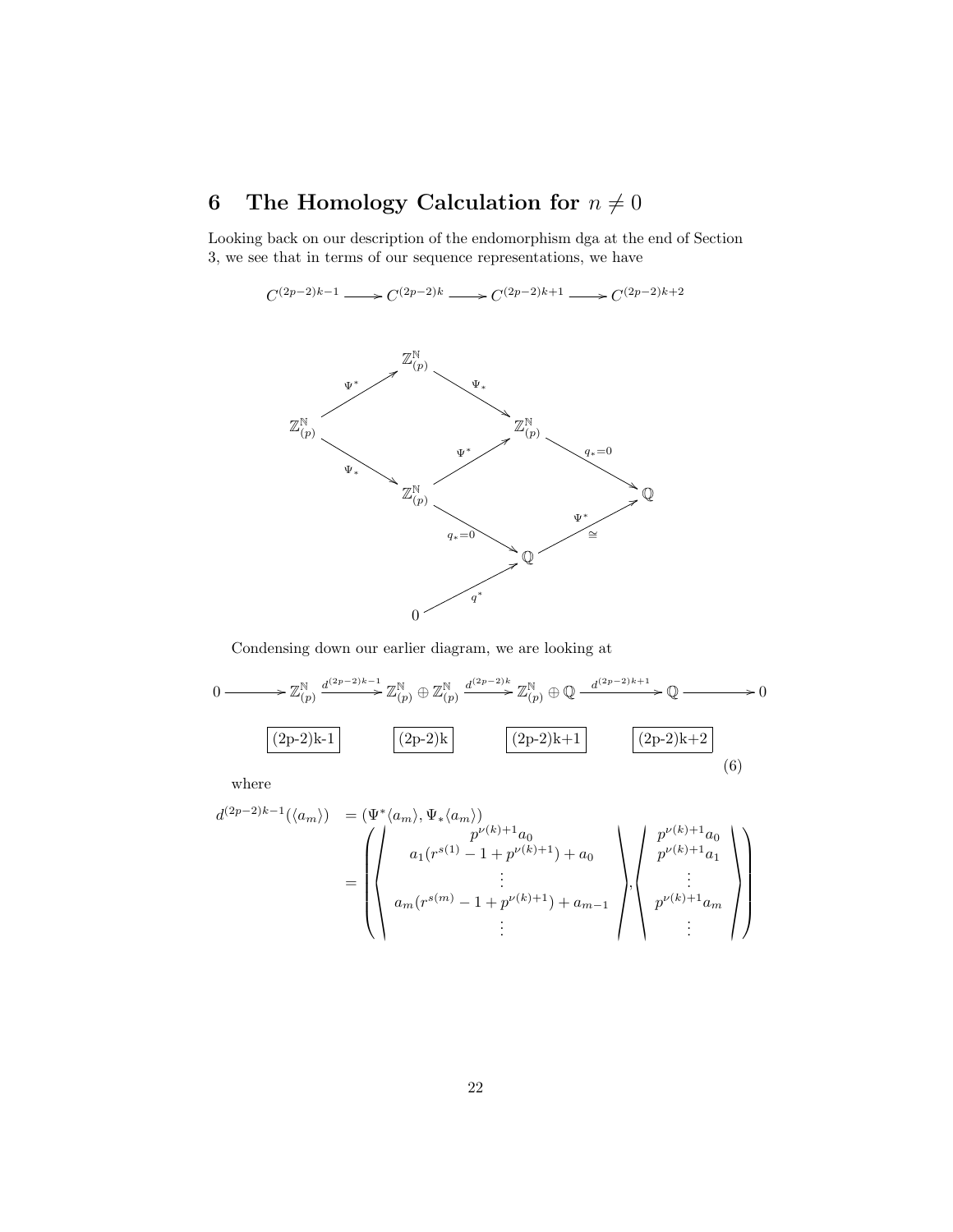$$
d^{(2p-2)k}(\langle a_{m}\rangle,\langle b_{m}\rangle) = \left(\psi_{*}\langle a_{m}\rangle - \Psi^{*}\langle b_{m}\rangle,0\right)
$$
  

$$
= \left(\begin{pmatrix} p^{\nu(k)+1}a_{0} - p^{\nu(k)+1}b_{0} \\ p^{\nu(k)+1}a_{1} - b_{1}(r^{s(1)} - 1 + p^{\nu(k)+1}) - b_{0} \\ \vdots \\ p^{\nu(k)+1}a_{m} - b_{m}(r^{s(m)} - 1 + p^{\nu(k)+1}) - b_{m-1} \\ \vdots \end{pmatrix},0\right)
$$

and

$$
d^{(2p-2)k+1}(\langle a_m \rangle, b) = p^{\nu(k)+1}b).
$$

We start by verifying the following:

Lemma 9. *The sequence of modules and maps described in (6) is a cochain complex.*

*Proof.* We show that  $d^{(2p-2)k}(d^{(2p-2)k-1}\langle a_m \rangle) = 0$  for any sequence  $\langle a_m \rangle$ , where  $a_m \in \mathbb{Z}_{(p)}$ :

$$
\Psi_{*}(\Psi^{*}\langle a_{m}\rangle) = \Psi_{*}\left(\begin{pmatrix} p^{\nu(k)+1}a_{0} \\ \vdots \\ a_{m}(r^{s(1)}-1+p^{\nu(k)+1})+a_{0} \\ \vdots \\ a_{m}(r^{s(m)}-1+p^{\nu(k)+1})+a_{m-1} \\ \vdots \\ p^{\nu(k)+1}a_{1}(r^{s(1)}-1+p^{\nu(k)+1})+p^{\nu(k)+1}a_{0} \\ \vdots \\ p^{\nu(k)+1}a_{m}(r^{s(m)}-1+p^{\nu(k)+1})+p^{\nu(k)+1}a_{m-1} \\ \vdots \\ p^{\nu(k)+1}a_{1} \\ \vdots \\ p^{\nu(k)+1}a_{1} \\ \vdots \end{pmatrix}\right)
$$

Then

$$
d^{(2p-2)k}(d^{(2p-2)k-1}\langle a_m \rangle) = \Psi_*(\Psi^*\langle a_m \rangle) - \Psi^*(\Psi_*(a_m) \rangle = 0.
$$

Also,

 $d^{(2p-2)k+1} \circ d^{(2p-2)k}(\langle a_m \rangle, \langle b_m \rangle) = d^{(2p-2)k+1}(p^{\nu(k)+1}a_0 - p^{\nu(k)+1}b_0, 0) = 0$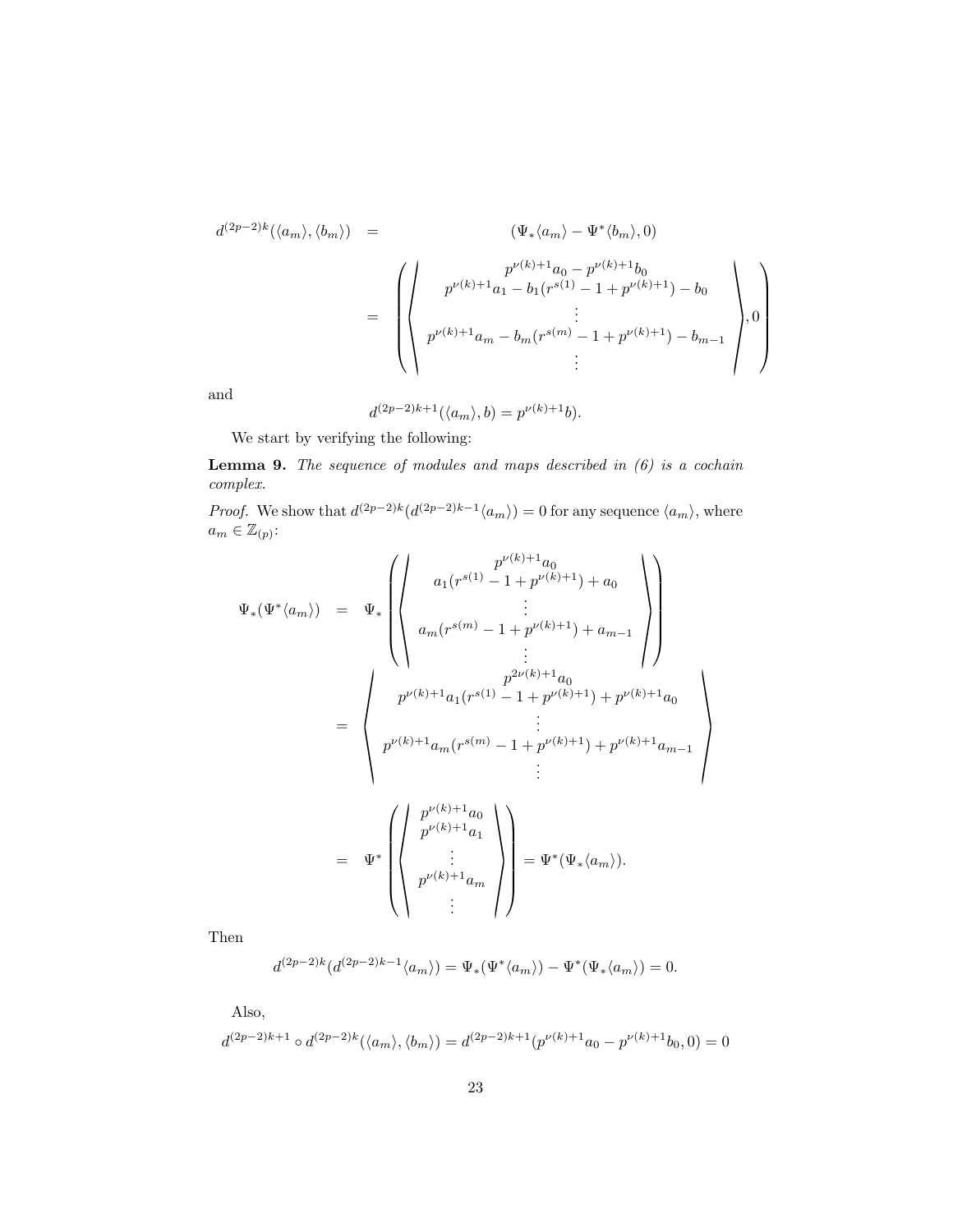as required.

It had been immediately clear that the isomorphism  $\Psi^* = p^{\nu(k)+1} : \mathbb{Q} \longrightarrow \mathbb{Q}$ does not contribute anything to the chain complex, so we will omit it from here onwards.

Before verifying that the cohomology is as expected, we examine the kernel of  $d^{(2p-2)k}$  more closely.

**Lemma 10.** *For all*  $(\langle a_m \rangle, \langle b_m \rangle) \in \ker d^{(2p-2)k}$ ,  $p^{\nu(k)+1}|b_m$  *for all*  $m \in \mathbb{N}$ *.* 

*Proof.* If  $(\langle a_m \rangle, \langle b_m \rangle)$  is in the kernel, we know that

$$
p^{\nu(k)+1}a_0 = p^{\nu(k)+1}b_0
$$

and

$$
p^{\nu(k)+1}a_m = (r^{s(m)} - 1 + p^{\nu(k)+1})b_m + b_{m-1} \quad \text{for all} \quad m \ge 1.
$$

Since  $r \in (\mathbb{Z}/p^2)^{\times}$ , we know  $r^{s(m)} - 1 = 0$  whenever  $s(m)$  is a multiple of  $p(p-1)$ . Now fix  $m \in \mathbb{N}$  and we will show that  $p^{\nu(k)+1}|b_m$ . Let  $\ell \in \mathbb{N}, \ell > m$ such that  $r^{s(\ell)} - 1 = 0$ . Then

$$
p^{\nu(k)+1}a_{\ell} = p^{\nu(k)+1}b_{\ell} + b_{\ell-1}
$$

and thus,  $p^{\nu(k)+1}|b_{\ell-1}$ . Then since

$$
p^{\nu(k)+1}a_q = (r^{s(q)} - 1 + p^{\nu(k)+1})b_q + b_{q-1}
$$

it is clear that if  $p^{\nu(k)+1}|b_q$  then also  $p^{\nu(k)+1}|b_{q-1}$  for any  $q \ge 1$ . Thus since  $p^{\nu(k)+1}|b_{\ell}$  and  $\ell > m$ ,  $p^{\nu(k)+1}|b_m$  by induction.

**Theorem 11.** When  $k \neq 0$ ,

$$
H^n(C) = \begin{cases} \mathbb{Z}/p^{\nu(k)+1} & \text{if } n = (2p-2)k+1\\ 0 & \text{else} \end{cases}
$$

*Proof.* From the complex, it is immediate that  $H^t(C) = 0$  for all t that are not congruent to  $-1$ , 0 or 1 modulo  $2p-2$ .

 $n = (2p-2)k-1$ : Suppose  $\langle a_m \rangle$  is in ker  $d^{(2p-2)k-1}$ . Then  $p^{\nu(k)+1}a_m = 0$ for all  $m \geq 0$ , and so  $a_m = 0$  for all  $m \geq 0$ . Thus ker  $d^{(2p-2)k-1} = 0$  and so  $H^{(2p-2)k-1}(C) = 0.$ 

 $n = (2p-2)k$ : Let  $(\langle a_m \rangle, \langle b_m \rangle) \in \text{ker } d^{(2p-2)k}$ . This means

$$
p^{\nu(k)+1}a_0 = p^{\nu(k)+1}b_0, \text{ so } a_0 = b_0,
$$

and

$$
p^{\nu(k)+1}a_m = (r^{s(m)} - 1 + p^{\nu(k)+1})b_m + b_{m-1} \text{ for all } m \ge 1.
$$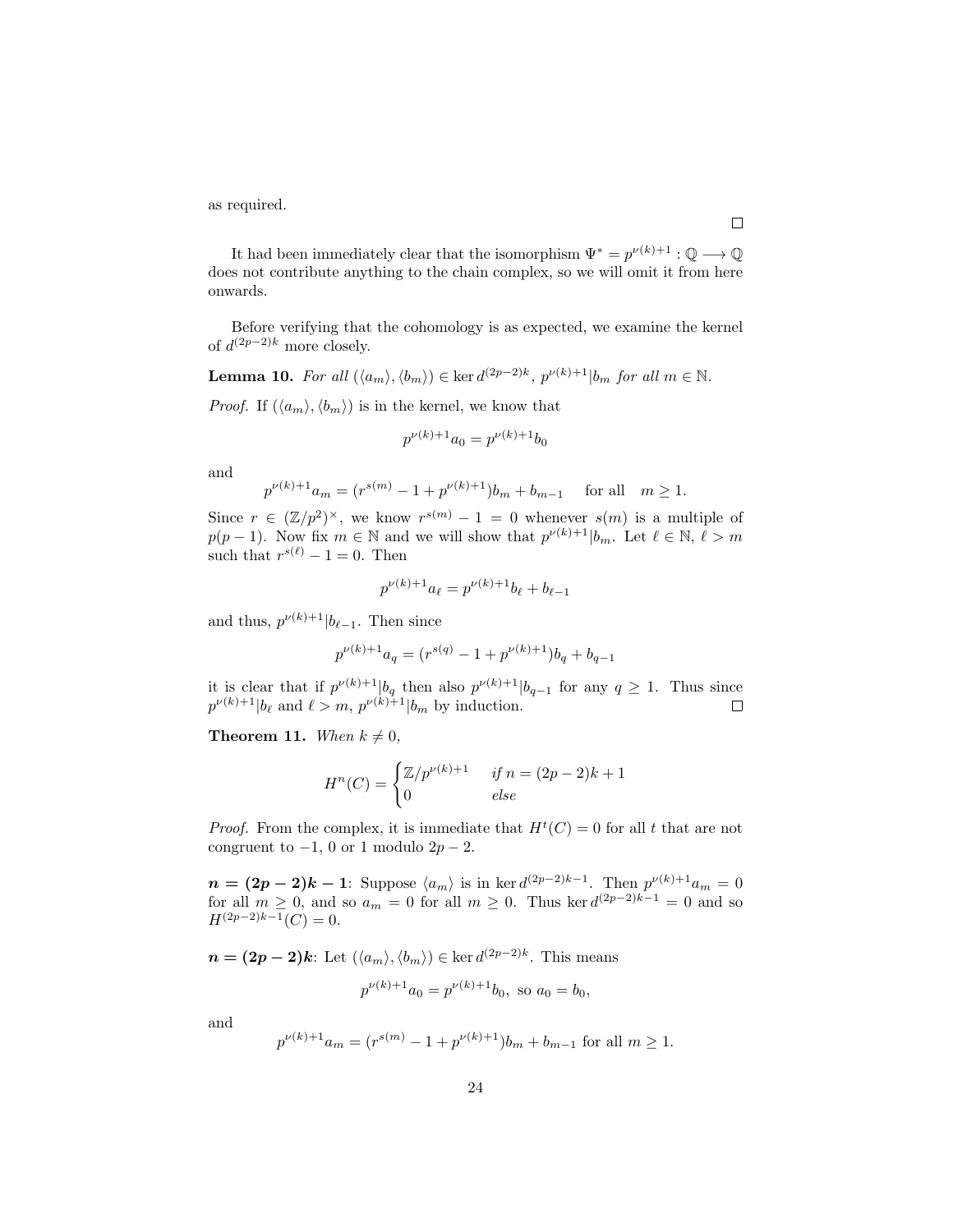By Lemma 10 we know  $p^{\nu(k)+1}|b_m$  for all m, and so we may write

$$
b_m = p^{\nu(k)+1}c_m
$$
 for some  $c_m \in \mathbb{Z}_{(p)}$ .

Thus,  $a_0 = b_0 = p^{\nu(k)+1}c_0$ , and for  $m \ge 1$  we may write

$$
a_m = (r^{s(m)} - 1 + p^{\nu(k)+1})c_m + c_{m-1}.
$$

Thus we see that all elements of the kernel are of the form

$$
d^{(2p-2)k-1}(\langle c_m \rangle) = \left( \left( \begin{array}{c} p^{\nu(k)+1}c_0 \\ (r^{s(m)} - 1 + p^{\nu(k)+1})c_1 + c_0 \\ \vdots \\ (r^{s(m)} - 1 + p^{\nu(k)+1})c_m + c_{m-1} \end{array} \right) \left\langle \begin{array}{c} p^{\nu(k)+1}c_0 \\ p^{\nu(k)+1}c_1 \\ \vdots \\ p^{\nu(k)+1}c_m \end{array} \right) \right)
$$

Thus ker  $d^{(2p-2)k} = \text{Im } d^{(2p-2)k-1}$  and  $H^{(2p-2)k}(C) = 0$ .

 $n = (2p-2)k+1$ : For any  $(\langle a_m \rangle, \langle b_m \rangle \in \mathbb{Z}_{(p)}^{\mathbb{N}} \oplus \mathbb{Z}_{(p)}^{\mathbb{N}}$  we have

$$
d^{(2p-2)k}(\langle a_m \rangle, \langle b_m \rangle) = \begin{pmatrix} p^{\nu(k)+1}(a_0 - b_0) \\ p^{\nu(k)+1}a_1 - (r^{s(1)} - 1 + p^{\nu(k)+1})b_1 - b_0 \\ \vdots \\ p^{\nu(k)+1}a_m - (r^{s(m)} - 1 + p^{\nu(k)+1})b_m - b_{m-1} \\ \vdots \end{pmatrix}.
$$

So if  $\langle c_m \rangle \in \mathbb{Z}_{(n)}^{\mathbb{N}}$ <sup>N</sup><sub>(p)</sub> is in Im  $d^{(2p-2)k}$ , then c<sub>0</sub> is clearly divisible by  $p^{\nu(k)+1}$ . We will show that the converse is also true: if  $p^{\nu(k)+1}|c_0$ , then there exist sequences  $\langle a_m \rangle, \langle b_m \rangle \in \mathbb{Z}_{(n)}^{\mathbb{N}}$  $\binom{\mathbb{N}}{p}$  such that

$$
d^{(2p-2)k}(\langle a_m \rangle, \langle b_m \rangle) = \langle c_m \rangle.
$$

Given any  $b_0$ , we may always select  $a_0$  so that  $p^{\nu(k)+1}(a_0 - b_0) = c_0$ . We will show that we can find  $a_m, b_m$ , and  $b_{m-1}$  so that

$$
p^{\nu(k)+1}a_m - (r^{s(m)} - 1 + p^{\nu(k)+1})b_m - b_{m-1} = c_m
$$

compatibly for all  $m \ge 1$ . As in the proof of Lemma 10, for any fixed  $m \in \mathbb{N}$ , we may choose the smallest value  $\ell > m$  such that  $r^{s(\ell)} - 1 = 0$ . Then if we take  $a_{\ell} = b_{\ell}$  and  $b_{\ell-1} = -c_{\ell}$  we have

$$
p^{\nu(k)+1}a_{\ell} - (r^{s(\ell)} - 1 + p^{\nu(k)+1})b_{\ell} - b_{\ell-1} = c_{\ell}.
$$

Now suppose we have defined  $a_q, b_q$ , and  $b_{q-1}$  so that

$$
p^{\nu(k)+1}a_q - (r^{s(q)} - 1 + p^{\nu(k)+1})b_q - b_{q-1} = c_q.
$$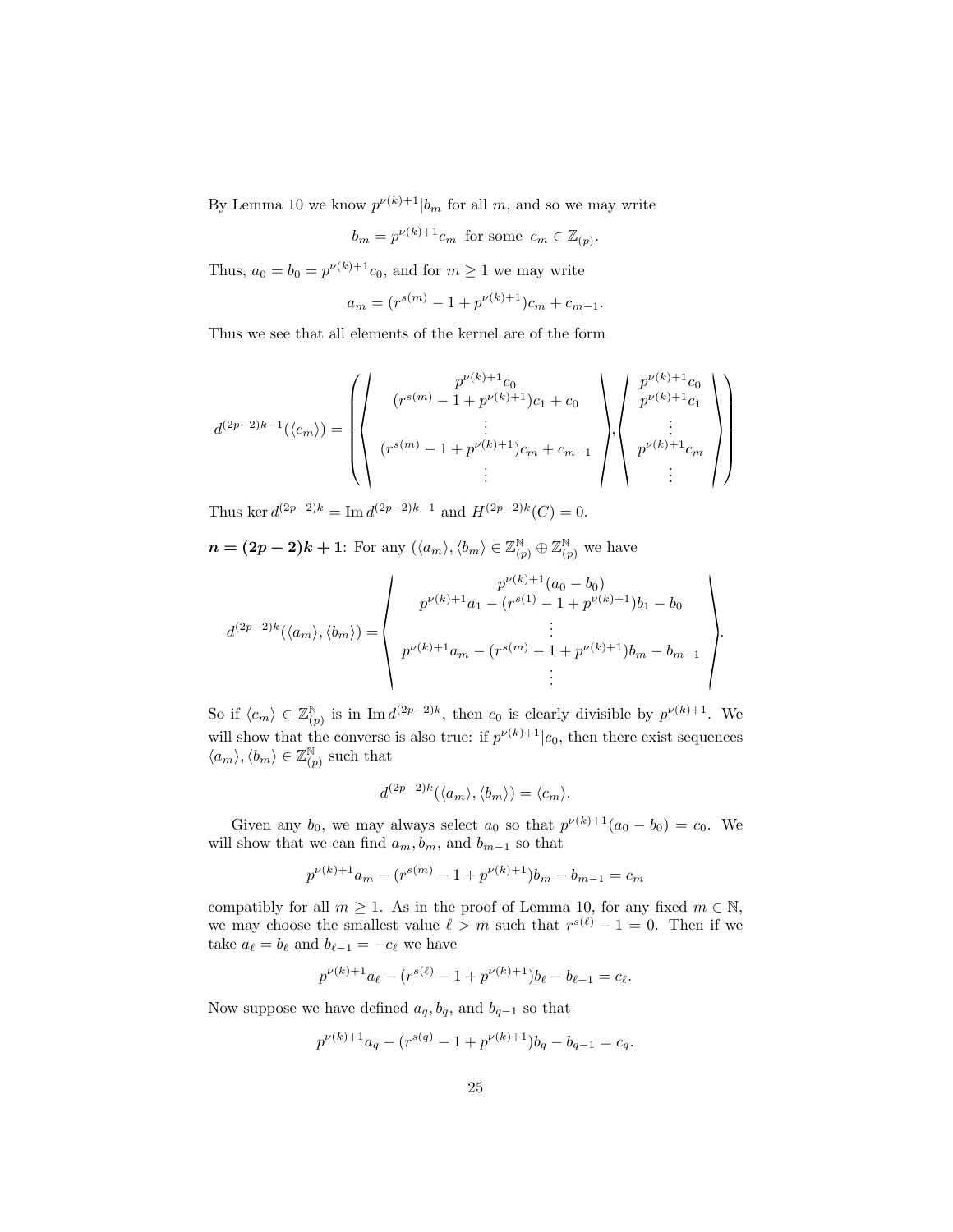If we then let  $a_{q-1} = b_{q-1}$  and  $b_{q-2} = (r^{s(q-1)} - 1)b_{q-1} - c_{q-1}$  we will obtain

$$
p^{\nu(k)+1}a_{q-1} - (r^{s(q-1)} - 1 + p^{\nu(k)+1})b_{q-1} - b_{q-2} = c_{q-1}.
$$

Again, inducting downwards from  $\ell$  shows that we can find values for  $a_m, b_m$ for any m such that  $d^{(2p-2)k}(\langle a_m \rangle, \langle b_m \rangle) = \langle c_m \rangle$ .

## 7 Products and Massey Products

In this section we discuss the multiplicative structure of  $C$ , showing that it induces an injective multiplication  $H^{-(2p-2)k+1}(C) \otimes H^{(2p-2)k+1}(C) \to H^2(C)$ and that C has the appropriate Massey products.

#### 7.1 Products

In this section we will prove the following:

**Proposition 12.** The multiplication  $C^{-(2p-2)k+1} \otimes C^{(2p-2)k+1} \to C^2$  induces  $multiplication H^{-(2p-2)k+1}(C) \otimes H^{(2p-2)k+1}(C) \rightarrow H^{2}(C)$  given by

$$
\mathbb{Z}/p^{\nu(k)+1} \otimes \mathbb{Z}/p^{\nu(k)+1} \longrightarrow \mathbb{Q}/\mathbb{Z}_{(p)}
$$

$$
a \otimes b \longmapsto \frac{a}{p^{\nu(k)+1}} \frac{b}{p^{\nu(k)+1}}
$$

This will immediately give the following:

Corollary 13. *The multiplication*  $H^{-(2p-2)k+1}(C) \otimes H^{(2p-2)k+1}(C) \to H^2(C)$ *is injective.*

In order to prove Proposition 12, we examine the multiplication on  $C^*$ . The multiplication  $C^{-(2p-2)k+1} \otimes C^{(2p-2)k+1} \to C^2$  is of the form

Hom<sub>B</sub>(E(1)<sub>\*-n</sub>E(1), E(1)<sub>\*</sub>E(1)) 
$$
\otimes
$$
 Hom<sub>B</sub>(E(1)<sub>\*+n</sub>E(1), E(1)<sub>\*</sub>E(1))  
\n
$$
\downarrow
$$
\nHom<sub>B</sub>(E(1)<sub>\*</sub>E(1), E(1)<sub>\*</sub>  $\otimes$  Q)

given by the composition of morphisms in  $\beta$ .

To obtain the product in  $\text{Hom}_{\mathcal{B}}(E(1)_*E(1), E(1)_*\otimes \mathbb{Q})$ , we compose with q. We translate this into a product on our sequence representations.

 ${\bf Lemma \ 14.}$  *For sequences*  $\langle a_m\rangle$  and  $\langle b_m\rangle$  representing  $\sum_{m\geq 0}a_m\Theta_m$  and  $\sum_{n\geq 0}b_n\Theta_n$ *in*  $E(1)^{t}E(1)$  *and*  $E(1)^{s}E(1)$  *respectively, where*  $t = (2p-2)k$  *and*  $s = (2p-2)k$ ,

$$
\sum_{m\geq 0} a_m \Theta_m \cdot \sum_{n\geq 0} b_n \Theta_n = \sum_{m+n=i} a_m b_n \Theta_m \Theta_n p^{N(i+k,m)-N(i,m)+N(i+\ell,n)-N(i,n)}
$$

*where*  $N(i,k)$  *are integers that depend on i and* k.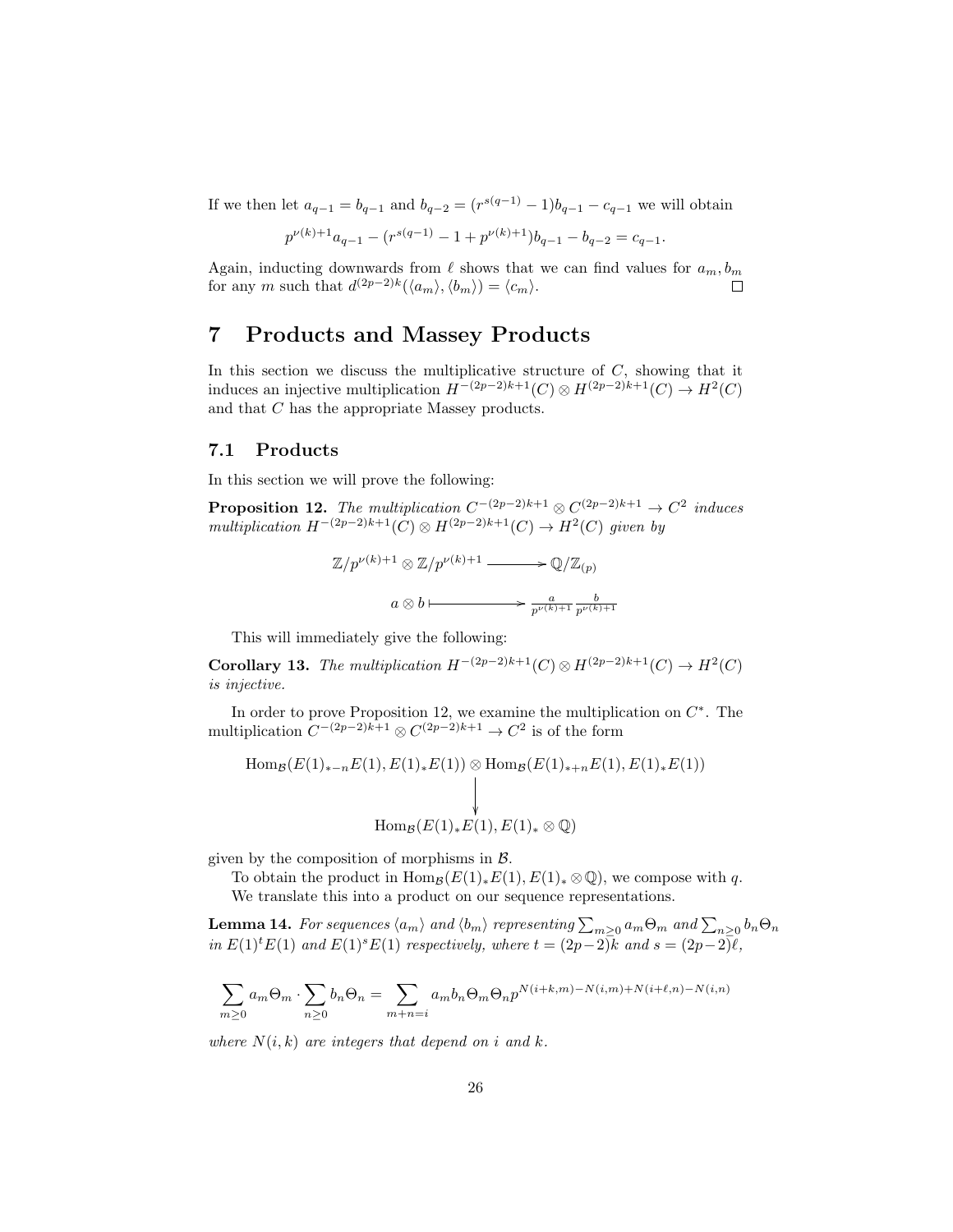*Proof.* Recall that when  $n = (2p-2)k$  we obtain the sequences using the equivalence

Hom<sub>B</sub>
$$
(E(1)_{*-n}E(1), E(1)_{*}E(1)) \cong E(1)^{n}E(1) = E(1)^{0}E(1) \cdot v_1^{k}
$$

So we consider

$$
E(1)^{t}E(1) \otimes E(1)^{s}E(1) \longrightarrow E(1)^{s+t}E(1)
$$
  
\n
$$
\parallel \qquad \qquad \parallel
$$
  
\n
$$
E(1)^{0}E(1) \cdot v_{1}^{k} \otimes E(1)^{0}E(1) \cdot v_{1}^{\ell} \longrightarrow E(1)^{0}E(1) \cdot v_{1}^{k+\ell}
$$

for the product of elements from  $C^t$  and  $C^s$  where  $t = (2p - 2)k$  and  $s =$  $(2p-2)\ell$ . Since  $E(1)^0E(1) = {\sum_{m\geq 0} a_m \Theta_m}$  where  $\Theta_m = \Theta_m(\Psi^r - 1)$ , we need to understand how  $\sum_{m\geq 0} a_m \Theta_m$  acts on  $v_1^i$ .

If  $t = 0$  then

$$
\sum_{m\geq 0} a_m \Theta_m \cdot v_1^i = \sum_{m\geq 0} a_m (r^{i(p-1)} - 1)(r^{i(p-1)} - r) \cdots (r^{i(p-1)} - r^{s(m)})v_1^i
$$

$$
= \sum_{m\geq 0} a_m p^{N(i,m)} v_1^i
$$

where  $N(i, m)$  is some integer depending on i and m. If  $t = (2p-2)k$  for  $k \neq 0$ ,

$$
\sum_{m\geq 0} a_m \Theta_m \cdot v_1^i = \left( \sum_{m\geq 0} a_m \Theta_m \cdot v_1^{i+k} \right) v_1^{-k}
$$
  
= 
$$
\sum_{m\geq 0} a_m (r^{i(p-1)} - 1) (r^{i(p-1)} - r) \cdots (r^{i(p-1)} - r^{s(m)}) v_1^i
$$
  
= 
$$
\sum_{m\geq 0} a_m p^{N(i+k,m)} v_1^i
$$

Applying this to the sum yields the product described in the lemma.

 $\Box$ 

#### **Corollary 15.** *The index zero term in the sequence*  $\langle a_m \rangle \cdot \langle b_n \rangle$  *is*  $a_0b_0$ *.*

*Proof.* From the definition we see that  $N(i, 0) = 0$  for any i, since  $v_1^0 = 1$ . Since the only way for  $\Theta_m \Theta_n = \Theta_0$  is to have  $m = n = 0$ , this proves the claim.

*Proof of Propositon 12.* We saw in the homology computation of Theorems 8 and 11 that the homology in  $H^{(2p-2)k+1}(C)$  and  $H^{2}(C)$  is represented by the value of the index zero term in the sequences. Thus, to compute a product

$$
H^{-(2p-2)k+1}(C) \otimes H^{(2p-2)k+1}(C) \to H^2(C)
$$

we need only consider the multiplication

$$
C^{-(2p-2)k+1} \otimes C^{(2p-2)k+1} \to C^2
$$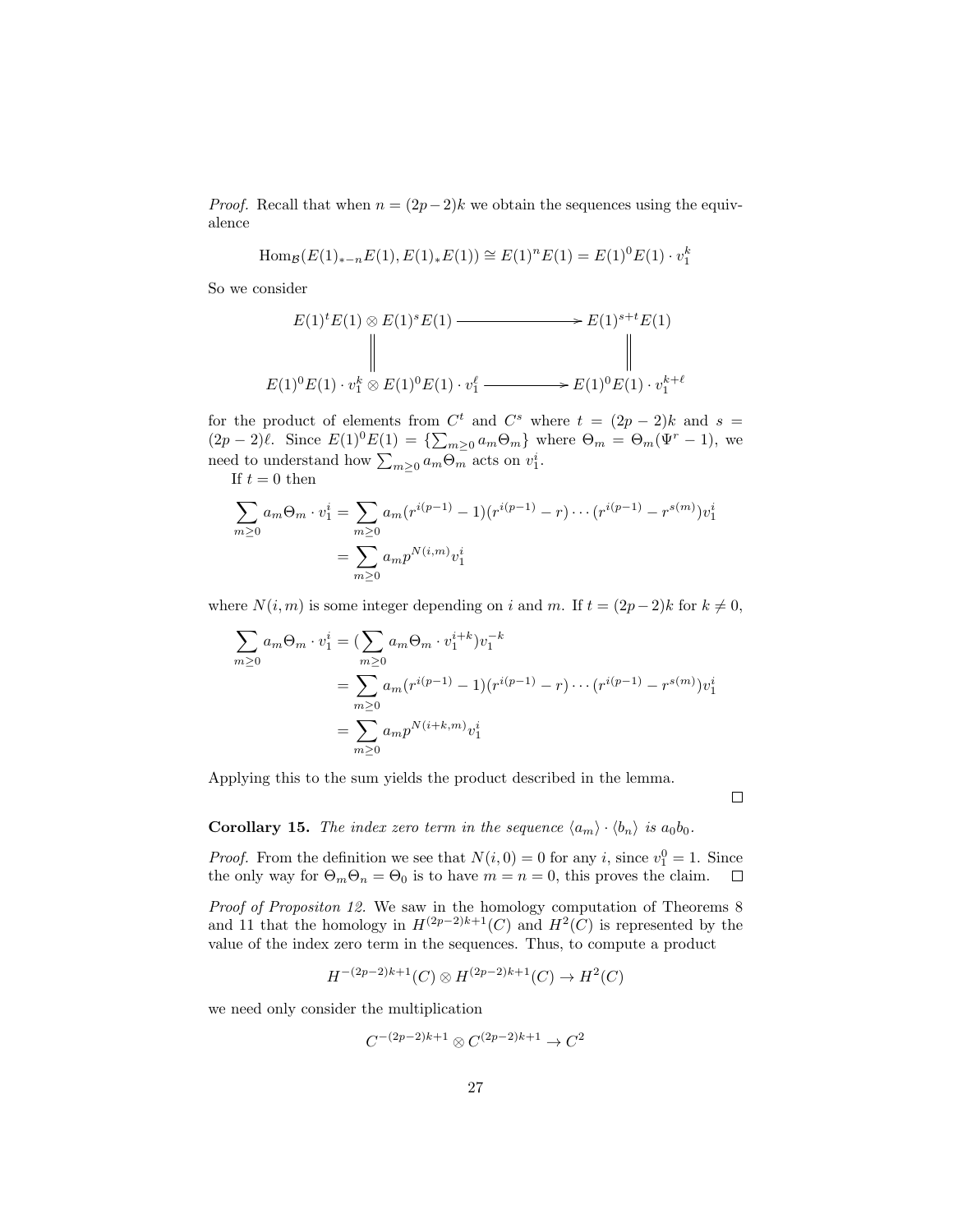on the index zero terms of sequences. By Corollary 15, if  $\langle a_n \rangle \cdot \langle b_n \rangle = \langle c_n \rangle$  then  $c_0 = a_0b_0$ . Therefore if we pick any

$$
a \in H^{-(2p-2)k+1}(C) = \mathbb{Z}/p^{\nu(k)+1}
$$
 and  $b \in H^{(2p-2)k+1}(C) = \mathbb{Z}/p^{\nu(k)+1}$ ,

we know multiplying them will yield the product in the quotient in  $H^2(C)$  =  $\mathbb{Q}/\mathbb{Z}_{(p)}$ . Explicitly, we first consider a and b as  $\frac{a}{p^{\nu(k)+1}} \in \mathbb{Q}/\mathbb{Z}_{(p)}$  and  $\frac{b}{p^{\nu(k)+1}} \in$  $\mathbb{Q}/\mathbb{Z}_{(p)}$  respectively, in  $\mathbb{Q}/\mathbb{Z}_{(p)}$  and then multiply these representatives together.  $\Box$ 

#### 7.2 Massey Products

Here we calculate the Massey products.

**Proposition 16.** *Suppose that*  $\gamma_k$  *denotes an element of the cohomology* 

$$
H^{(2p-2)k+1}(C) \cong \mathbb{Z}/p^{\nu(k)+1}
$$

*such that*  $p\gamma_k = 0$ . Then the  $\gamma_k$ 's satisfy the following Massey product relation:

$$
\langle \gamma_i, p, \gamma_j \rangle = \gamma_{i+j}
$$

*and the indeterminancy of this product is zero.*

*Proof.* We will compute the product directly using the definition of Massey product. The cohomology class  $\gamma_k$  must be a multiple of  $p^{\nu(k)}$ , and we can represent it by the cycle

$$
a = \left\langle \begin{array}{c} p^{\nu(k)+1}a_0 \\ 0 \\ 0 \\ \vdots \end{array} \right\rangle
$$

where  $a_0$  is some value such that  $\nu(a_0) = 0$ . Choosing the analogous representative for  $\gamma_j$  gives the following cycles, a, b, and c, representing  $\gamma_i$ , p, and  $\gamma_j$ respectively:

$$
a = \begin{pmatrix} p^{\nu(k)+1}a_0 \\ 0 \\ 0 \\ \vdots \end{pmatrix} \qquad b = p \qquad c = \begin{pmatrix} p^{\nu(k)+1}c_0 \\ 0 \\ 0 \\ \vdots \end{pmatrix}
$$

where  $\nu(a_0) = \nu(c_0) = 0$ .

Now we choose

$$
u = \left\langle \begin{array}{c} a_0 \\ 0 \\ 0 \\ \vdots \end{array} \right\rangle \quad \text{and} \quad v = \left\langle \begin{array}{c} -c_0 \\ 0 \\ 0 \\ \vdots \end{array} \right\rangle
$$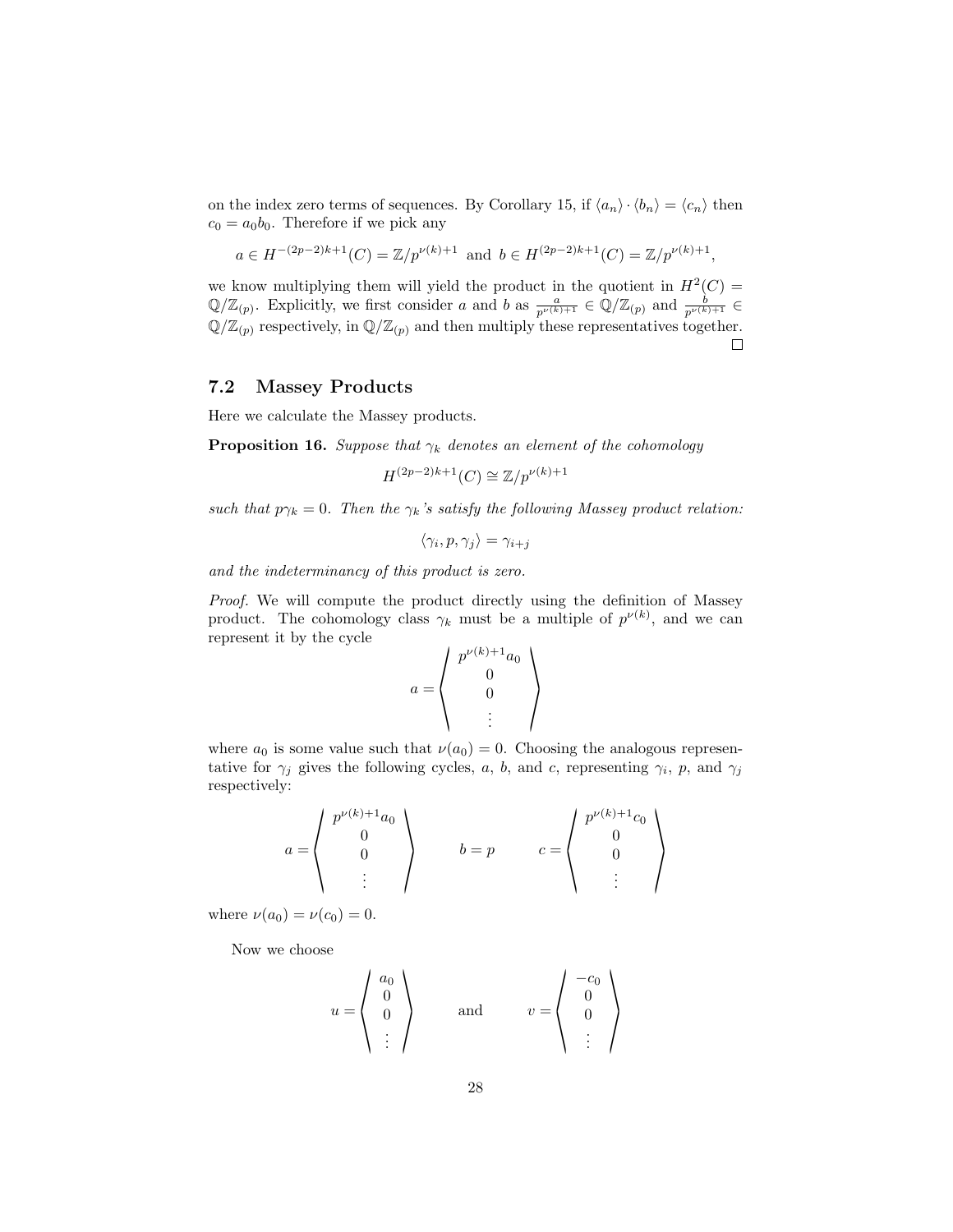where  $|u| = (2p - 2)i$  and  $|v| = (2p - 2)j$ . We can compute

$$
d^{(2p-2)i}(u) = \begin{pmatrix} p^{\nu(i)+1}a_0 \\ 0 \\ 0 \end{pmatrix} = pa = (-1)^{1+|a|}a \cdot b
$$

and

$$
d^{(2p-2)j}(v) = \begin{pmatrix} -p^{\nu(j)+1}c_0 \\ 0 \\ 0 \end{pmatrix} = -pc = (-1)^{1+|b|}b \cdot c.
$$

Therefore the Massey product  $\langle \gamma_i, p, \gamma_j \rangle$  can be computed as  $[(-1)^{1+|u|}u \cdot$  $c + (-1)^{1+|a|}a \cdot v$ . This gives us

$$
-\left\langle \begin{array}{c} a_0 \\ 0 \\ 0 \\ \vdots \end{array} \right\rangle \cdot \left\langle \begin{array}{c} p^{\nu(k)+1}c_0 \\ 0 \\ 0 \\ \vdots \end{array} \right\rangle + \left\langle \begin{array}{c} p^{\nu(k)+1}a_0 \\ 0 \\ 0 \\ \vdots \end{array} \right\rangle \cdot \left\langle \begin{array}{c} -c_0 \\ 0 \\ 0 \\ \vdots \end{array} \right\rangle
$$

which yields

$$
\begin{pmatrix}\n-2a_0c_0(p^{\nu(i)} + p^{\nu(j)}) \\
0 \\
0 \\
\vdots\n\end{pmatrix}
$$

by our description of the multiplication in Section 7.1.

Now we can rewrite  $p^{\nu(i)} + p^{\nu(j)}$  as

$$
p^{\nu(i)} + p^{\nu(j)} = p^{\min(\nu(i),\nu(j))} (1 + p^{\max(\nu(i),\nu(j)) - \min(\nu(i),\nu(j))}).
$$

If  $i \neq j$  then  $\nu(i+j) = \min(\nu(i), \nu(j))$  so  $p^{\nu(i)+\nu(j)} = p^{\nu(i+j)}m$  where  $\nu(m) = 0$ . If  $i = j$  then  $\nu(i+j) = \nu(2i) = \nu(2) + \nu(i) = \nu(i)$ . Thus, in this case  $p^{\nu(i)+\nu(j)} =$  $2p^{\nu(i)} = 2p^{\nu(i+j)}$ .

Thus,

$$
(-1)^{1+|u|}u \cdot c + (-1)^{1+|a|}a \cdot v = \begin{pmatrix} -2a_0c_0m(p^{\nu(i+j)}) \\ 0 \\ 0 \\ \vdots \end{pmatrix}
$$

where m is some value such that  $\nu(m) = 0$ . Thus we also have  $\nu(2a_0c_0m) = 0$ so this is an element of  $H^{(2p-2)(i+j)+1}(C)$  of order p which represents  $\gamma_{i+j}$ .

Finally, we note that the indeterminancy of the product is

$$
\gamma_iH^{(2p-2)j}(C)\oplus \gamma_jH^{(2p-2)i}(C)
$$

which is zero because the cohomology in each of those degrees is zero.  $\Box$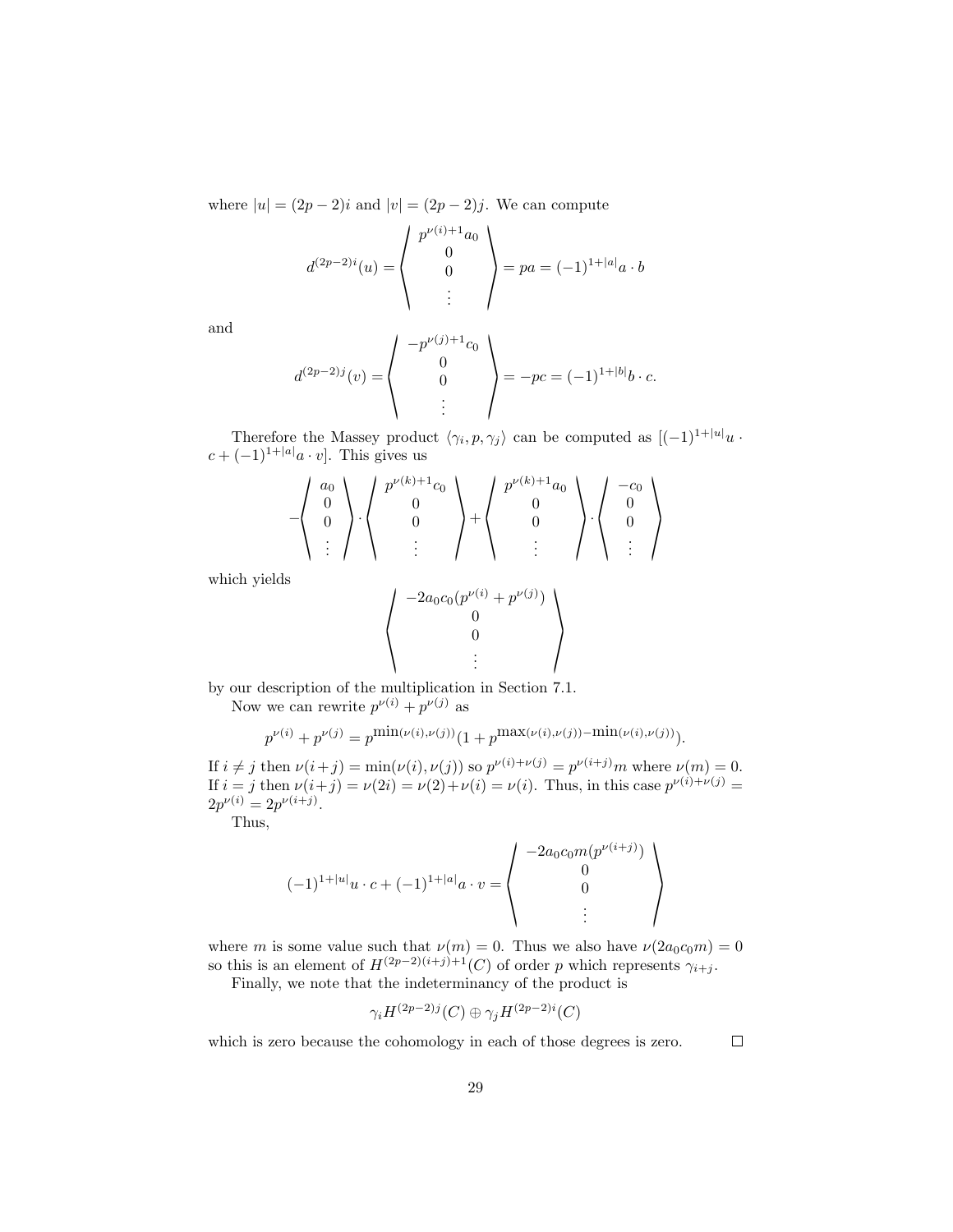### References

- [1] J. F. Adams and F. W. Clarke, Stable operations on complex K-theory, *Illinois Journal of Mathematics*, 21 pp. 826-829 (1977).
- [2] J. F. Adams, A. S. Harris, R. M. Switzer, Hopf algebras of cooperations for real and complex K-theory, *Proc. London Math. Soc.*, s3-23 pp. 385-408 (1971).
- [3] D. Barnes and C. Roitzheim, Monoidality of Franke's Exotic Model, *Adv. Math.*, 228 pp. 3223–3248 (2011).
- [4] D. Barnes and C. Roitzheim, Local framings, *New York J. Math.*, 17 pp. 513–552 (2011).
- [5] A. K. Bousfield, The localization of spectra with respect to homology. Topology 18 pp. 257–281 (1979).
- [6] A. K. Bousfield. On the homotopy theory of K-local spectra at an odd prime. *Amer. J. Math.*, 107 pp. 895–932, (1985)
- [7] F. Clarke, M. Crossley, S. Whitehouse, Algebras of operations in K-theory *Topology* 44 pp. 151–174 (2005).
- [8] D. Dugger, Spectral enrichments of model categories. *Homology, Homotopy Appl.*, 8 pp. 1–30 (electronic) (2006).
- [9] D. Dugger, Replacing model categories with simplicial ones. *Transactions of the American Mathematical Society* 12 pp. 5003–5027 (2001).
- [10] D. Dugger, B. Shipley, Topological equivalences for differential graded algebras, *Adv. Math.*, 212 pp. 37–61 (2007).
- [11] J. Franke, Uniqueness theorems for certain triangulated categories possessing an Adams spectral sequence. *http://www.math.uiuc.edu/Ktheory/0139/* (1996).
- [12] M. Hovey, *Homotopy theory of comodules over a Hopf algebroid*, *Contemp. Math.*, **346**, pp. 261–304 (2004).
- [13] M. Hovey, *Model categories*, volume 63 of Mathematical Surveys and Monographs. American Mathematical Society, Providence, RI (1999).
- [14] K. Johnson, The algebra of stable operations for complex p-local K-theory, *Canad. Math. Bull.*, 30, pp. 57–62 (1987).
- [15] I. Patchkoria, On the algebraic classification of module spectra, *Algebr. Geom. Topol.*, 12 pp. 2329–2388 (2012).
- [16] I. Patchkoria, On exotic equivalences and a theorem of Franke, https://arxiv.org/pdf/1612.03732.pdf.